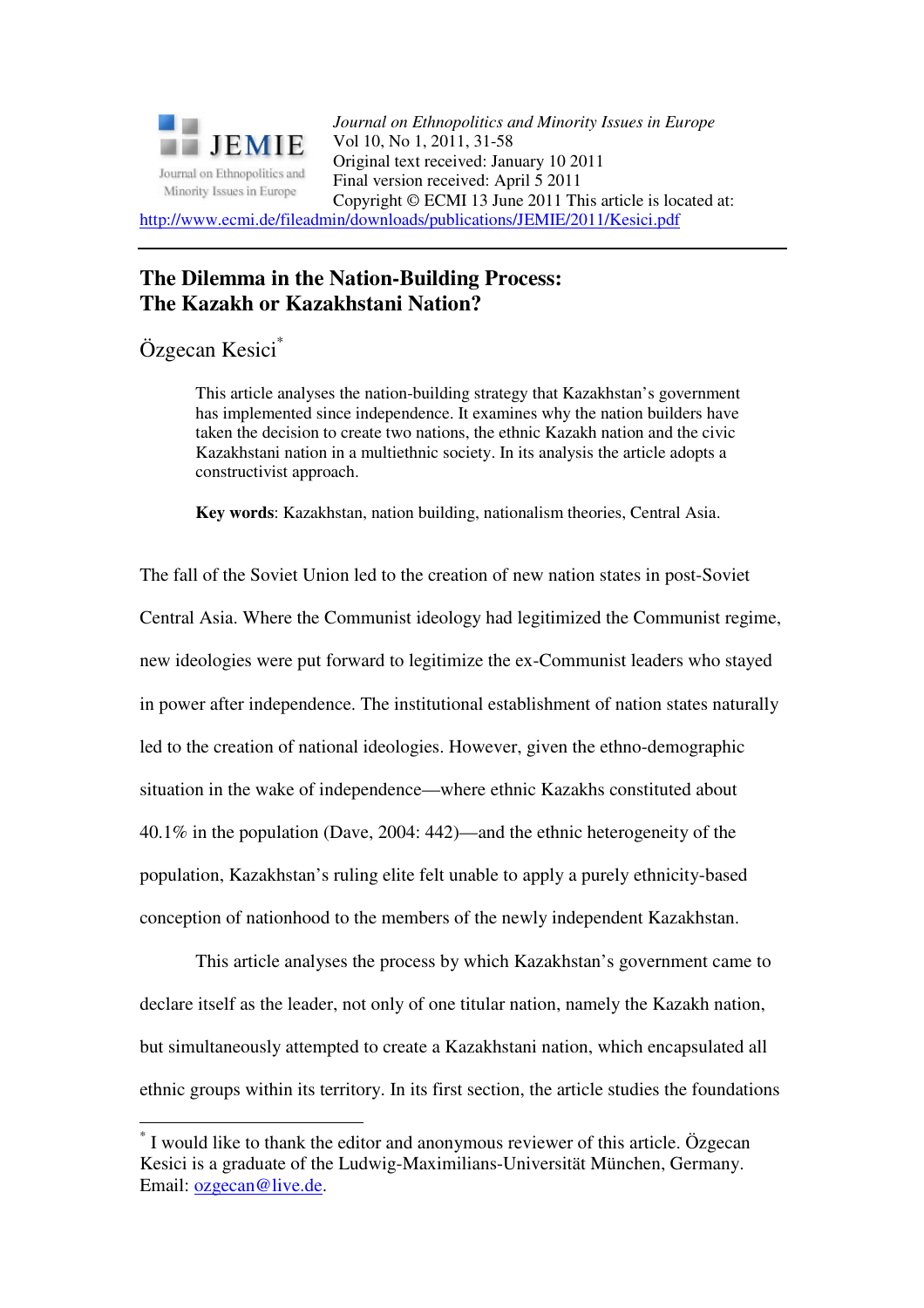of the Kazakh nation and, in particular, the points of reference that are of particular importance to ethnic Kazakhs, such as genealogy, in differentiating themselves from other groups. The second section will then briefly examine the Soviet Nationality Policy, which encouraged categorization of ethnic groupings in all the Autonomous Republics, and its impact on post-Soviet nation building.

The post-Soviet nation building process in Kazakhstan will be examined by focusing on the boundary making process between groups, in accordance with Andreas Wimmer's Multilevel Process Theory, which states that nation building occurs through inclusion or exclusion of national certain groups. The boundaries can either be made by the ethnic groups themselves or by the government. The focus of this article is on the boundaries the Kazakh state has created to include or exclude groups from the nation.

In the wake of independence, the government of Kazakhstan endeavoured to legitimize the sovereignty of the nation state by taking measures to increase the ethnic Kazakh population above a 50% threshold, rewriting Kazakh history and emphasizing the continuity of Kazakh rule in indigenous lands. In this sense, Kazakhstan's nationbuilding process brought about a 'Kazakhification' of the state, which included Kazakh ethnicity and excluded other ethnic groups. These other minorities were expected either to leave, or at least to become numerically insignificant following the influx of ethnic Kazakhs from other countries that was expected to result from the repatriation policy of the President of the Republic of Kazakhstan, Nursultan Abishevich Nazarbayev (known as the 'Oralman programme'). However, with time it became clear that these other groups would continue to make up a significant percentage of Kazakhstan's population, and the government needed to define their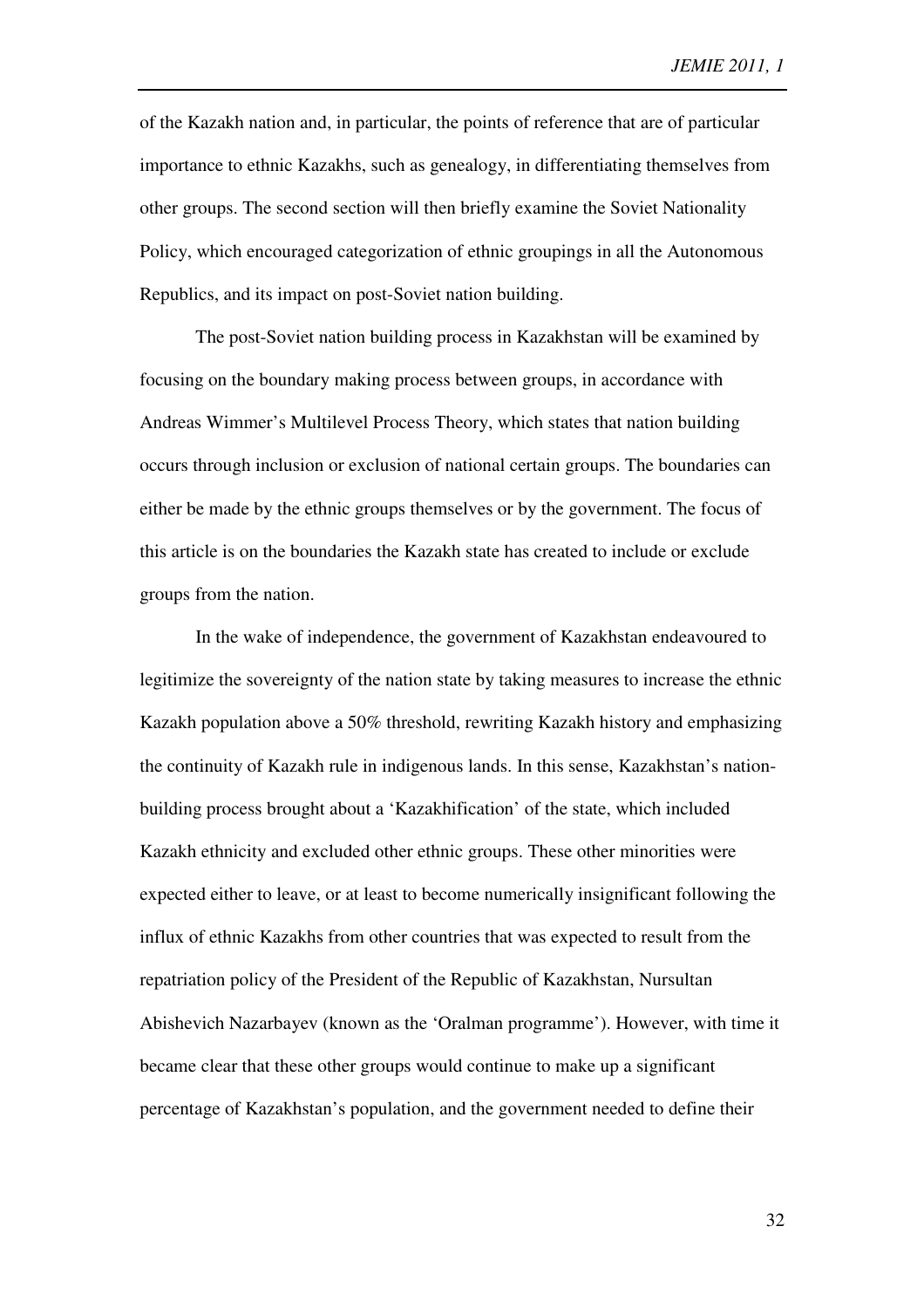role within the country. This led to an expansion of the national boundaries to include non-Kazakh ethnic groups as part of the newly created Kazakhstani nation.

## **The nation state and the Multilevel Process Theory**

From the eighteenth and nineteenth centuries onwards, the nation state became the most widespread form of government among modern societies and the most commonly accepted political unit in the international system. Ideally the nation state should represent a core nation, as it was the need to represent a particular nation that led to the establishment of nation states in Western Europe two centuries ago.

This leads to the question of who or what the nation is. The German sociologist Max Weber points to the difficulty of defining the nation, stating that even if it were possible to pinpoint what constitutes a nation this would necessarily require identifying nations' empirically observable common qualities. He finds that the common quality of nations is the fact that groups of people are expected to have a specific feeling of solidarity for one another (Weber, 1925: 627). In this sense, Weber also defines the nation state as the worldly, concrete, power organization of nations as opposed to the abstract idea of nation (Weber, 1895: 16), i.e., the territorial congruence of the ethnonation and polity.

Weber's definition raises the question of how these specific feelings of solidarity manifest themselves. The main theories on nationalism suggest that they are contingent on ethnic groupings, regardless of whether these groups can be reified or whether they are social constructs.<sup>1</sup> Nevertheless, within the study of nationalism, there are two contradictory trends, the first of which is represented by the 'modernists' who argue that nations are modern phenomena and for whom ethnic groupings have no particular importance in the creation of nations, and the second of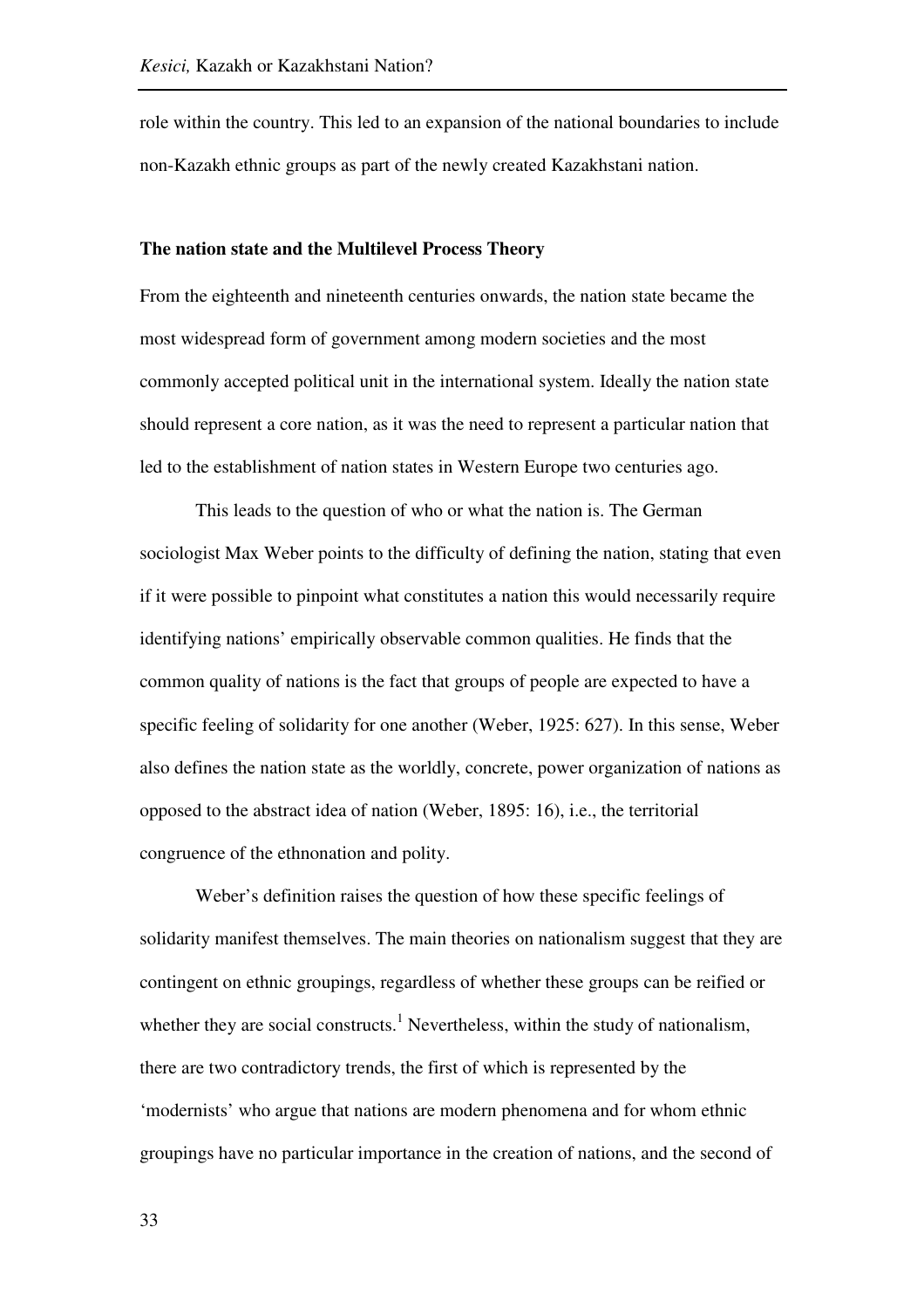which comprises a group of theorists who regard "nations as specialized developments of ethnic ties and ethnicity", and who claim as a result "that we cannot hope to comprehend the powerful appeal of the nation without addressing its relationship with ethnic ties and sentiments". (Smith, 2006: 169).

For the purposes of this paper, Fredrik Barth's constructivist approach to ethnic groups will be of importance, as it lays the foundation for Andreas Wimmer's Multilevel Process Theory (Wimmer, 2008). In his essay, Wimmer uses Fredrik Barth's concept of ethnic groups to describe divisions between them. Barth shows how these groups are the results of social processes, and argues that they cannot be ascribed to a certain culture since cultures are not static but are prone to evolve and change over the years. As such, it is much more important to observe the boundaries which ethnic groups set to differentiate themselves from other groups. The continuity of the ethnic group is thus linked to boundary maintenance: the cultural characteristics of a group that signalize certain boundaries can change, but if the boundary to other groups is maintained the ethnic group continues to exist. Furthermore, the affiliation to a certain group implies consent to be judged according to this group: "[If] they say they are A, in contrast to another cognate category B, they are willing to be treated and let their own behaviour be interpreted and judged as A's and not as B's; in other words, they declare their allegiance to the shared culture of A's" (Barth, 1998: 15).

Wimmer differentiates between different types of ethnic boundary making. The first of these is *expansion*: actors expand boundaries to include more members within an ethnic group. By contrast the second type of boundary making is *contraction*, where actors contract the scope of the boundary to exclude certain members from the group. *Normative inversion* is a type of boundary making which ranks certain groups as hierarchically superior or inferior. Examples of this type are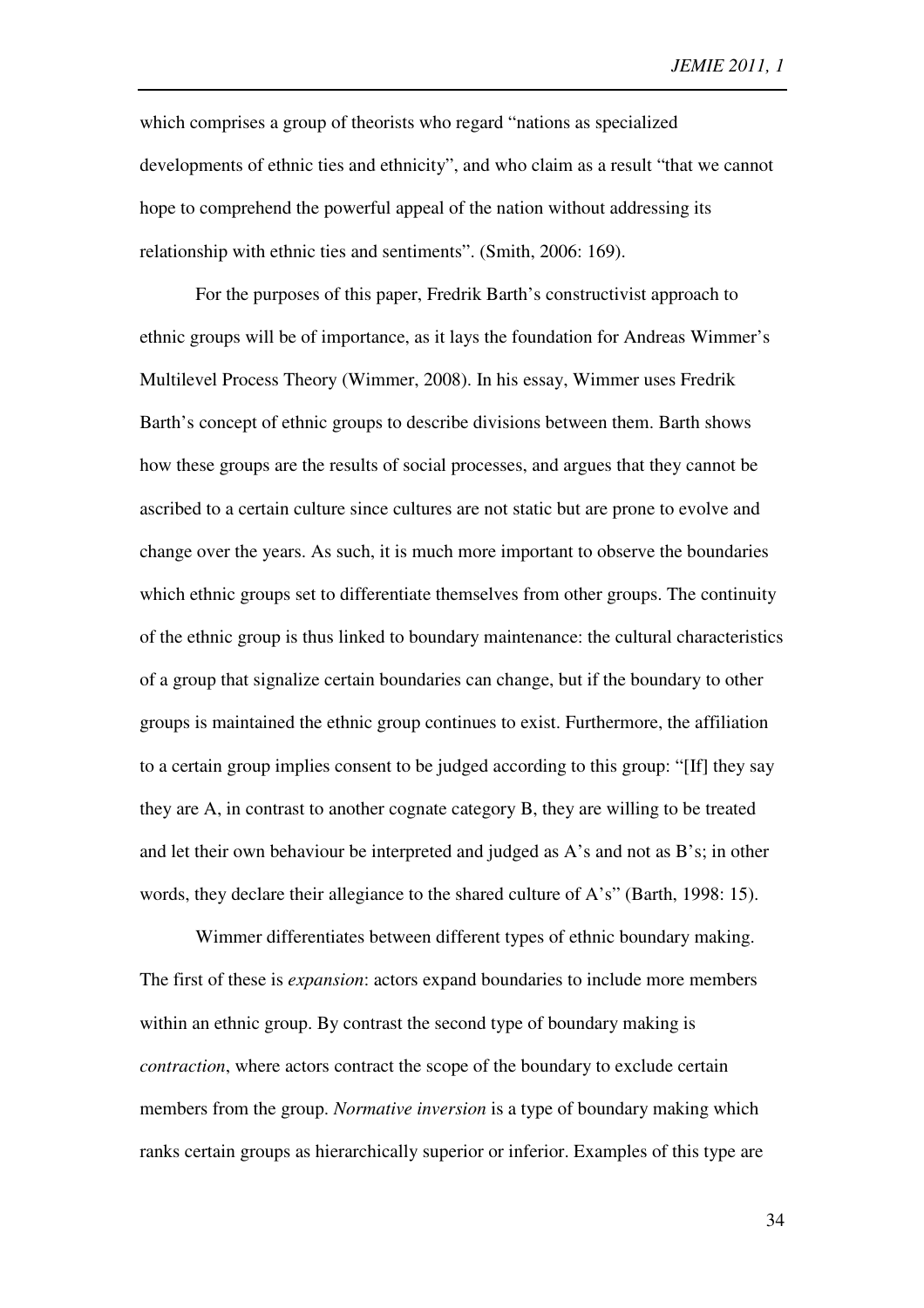groups which are initially regarded as inferior and condescended to and which later, of their own accord, claim to be physically and culturally superior to the dominating group. The fourth type of boundary making is *repositioning*, which characterizes a situation where the hierarchy between ethnic groups is generally accepted, but a certain group tries to overcome its position. The main strategy of repositioning involves assimilation and crossing boundaries, so that individuals can 'shift sides' and escape a minority stigma. The last type of boundary making described by Wimmer is *blurred boundaries*. Here the actors try to overcome ethnic boundaries for more encompassing boundaries, such as religious or anti-nationalist ones, such as the Communist International. These are the different strategies that actors may pursue to develop boundaries that include or exclude certain members (Wimmer, 2008: 986- 988).

However, Wimmer argues that actors are not free in their choice of strategy, since they are constrained by the structures of their social surroundings. The most important structures which constrain actors are institutions, power and networks. For the purposes of this essay, we will focus on the institution of the nation state, which is obviously the most important for nation building. Power is also important for boundary making, since "[First,] an actor will prefer that level of ethnic differentiation that is perceived to further her interests, given her endowment with economic, political, and symbolic resources. […] Second, the endowment with power resources not only determines which strategy of ethnic boundary making an individual will pursue but also how consequential this will be for others" (Wimmer, 2008: 993-994). Hence, the leaders of Kazakhstan are expected to choose a policy with a level of ethnic differentiation that will further their interests, provided they have the necessary resources. Furthermore, if the executive branch of the state is strong, that is to say, the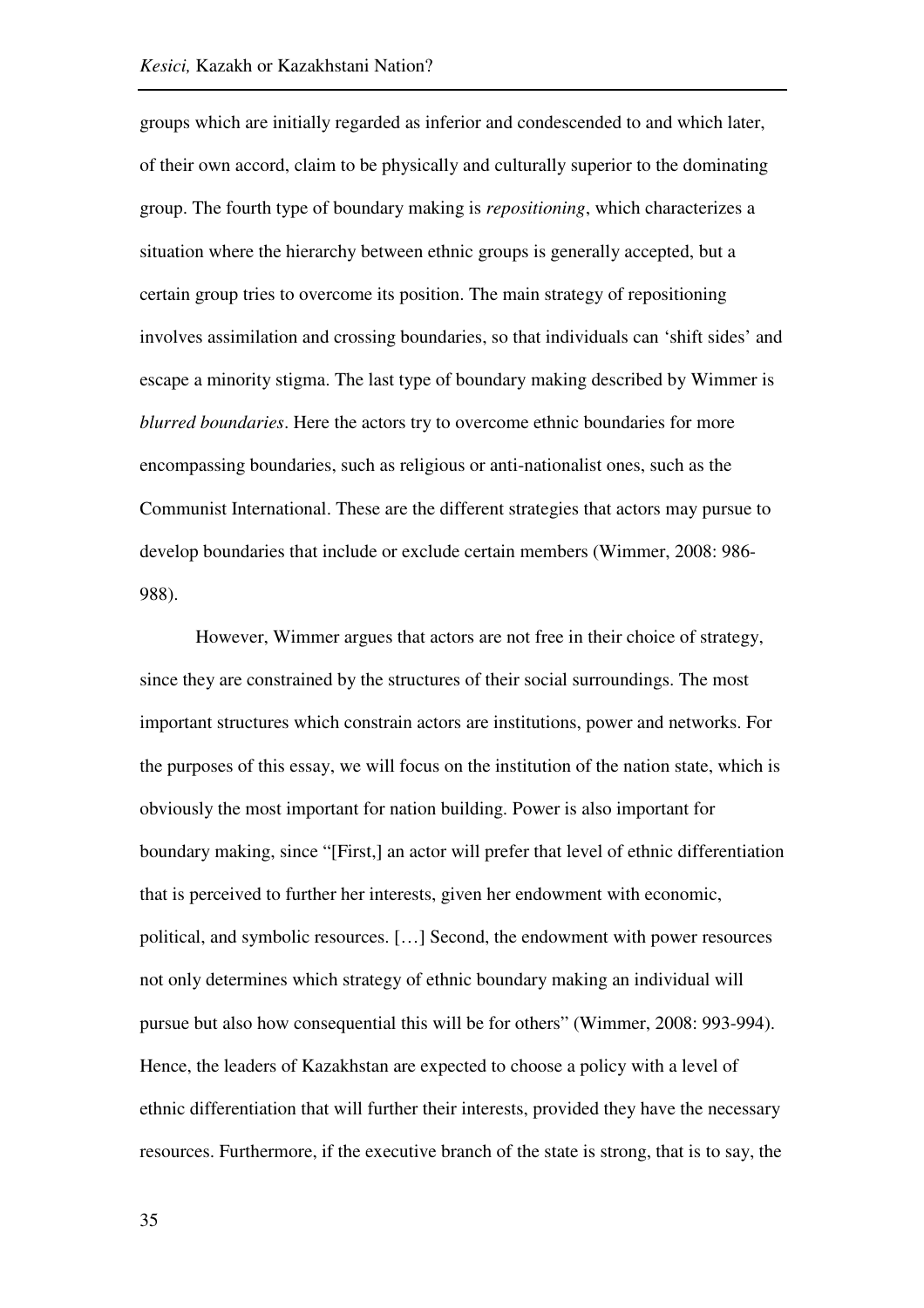government has the economic, political, and symbolic resources to implement the boundaries which will further its interests, its strategy making will be the most consequential one for the population.

To determine the lines along which the boundaries are made, political networks and coalitions need to be observed. Wimmer says: "The political alliances of state elites in the early periods of nation state formation are most consequential for the location of the boundary between nation and minority […]" (Wimmer, 2008: 996). That is to say that the more members of the minority are represented in the political alliances of state elites, the more likely it will be that the boundary-making process will be inclusive of members of those minority groups. Depending on actor constellations within the social arena, different actors will pursue different boundarymaking strategies. This means that in the course of the boundary-making process, state elites will have to enter into negotiations with other interest groups that have power or capacity. As a result of these negotiations, specific boundaries will be constructed with specific characteristics relating to the political saliency, its closure and its cultural differentiation (Wimmer, 2008: 1001-1002).

#### **Kazakh ethnic boundary making before the nation state**

There is a general consensus that the Kazakhs were established as a distinct ethnic group over the course of the fifteenth century. The group encompassed Turkicspeaking nomads who felt a sense of solidarity for one another on the basis of a common language, culture, way of life and social structure. The Kazakh nation was thus delimited from other groups in 1465 when the first Khanate of the Kazakhs was established with the Qasym Khanate (see Olcott, 1995: 3-5). Through spatial and military expansion Kazakh territories were divided into three hordes (*zhuz*) in the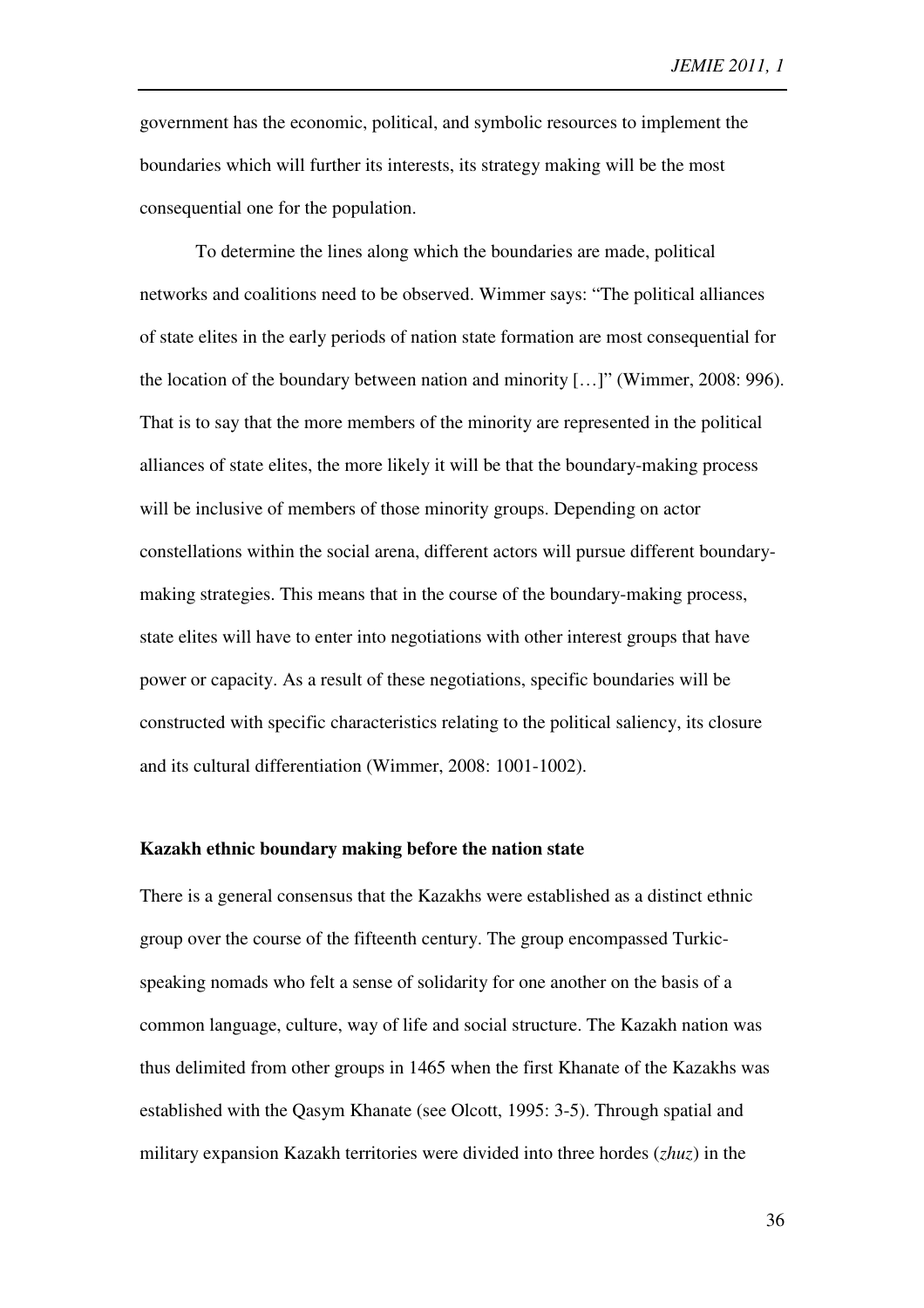sixteenth century, each of which was governed by one Khan by the eighteenth century. The Great Horde (*Uly zhuz*) ranged through the southern territories, the Middle Horde (*Orta zhuz*) over the north-east parts and the Small Horde (*Kishi zhuz*) over the western area, roughly covering the current territory of Kazakhstan (see Gumppenberg, 2002: 31). This division was not only strategically important for military reasons, but was also contingent to the particular geography of the steppes since the three most important pasture lands were divided among the hordes (Olcott, 1995: 11).

Despite this administrative division however, no linguistic or cultural changes became apparent. On the contrary, belonging to one of these hordes—which to this day is of a major importance in determining one's ancestry—is tied to the idea of having Kazakh ethnicity. The three hordes are representative of the legend of Kazakh unity, according to which the first Khans of the three hordes were the sons of the mythic founder of the Kazakh nation, called *Alash*. 2 Each horde had its own distinct tribal mark for branding cattle and property (*tamga*) and its own war cry (*uran*), named after a heroic ancestor (Otarbaeva, 1998: 423). However, all three hordes called 'Alash!' when they unified to protect Kazakh territory in battles against common enemies.

According to a Kazakh proverb, each horde has its own function in protecting the Kazakh nation: the *Uly zhuz* is expected to raise livestock, *Orta zhuz* to write and be judges, and *Kishi zhuz* to be warriors and fight enemies (Otarbaeva, 1998: 424). In this sense, long before a nation state had been established for the Kazakh 'core nation', the horde system was established to differentiate ethnic Kazakhs from other groups. Belonging to one of the three hordes is tied to a commonly accepted idea of genealogy. This is exemplified by the Kazakh custom that an ethnic Kazakh should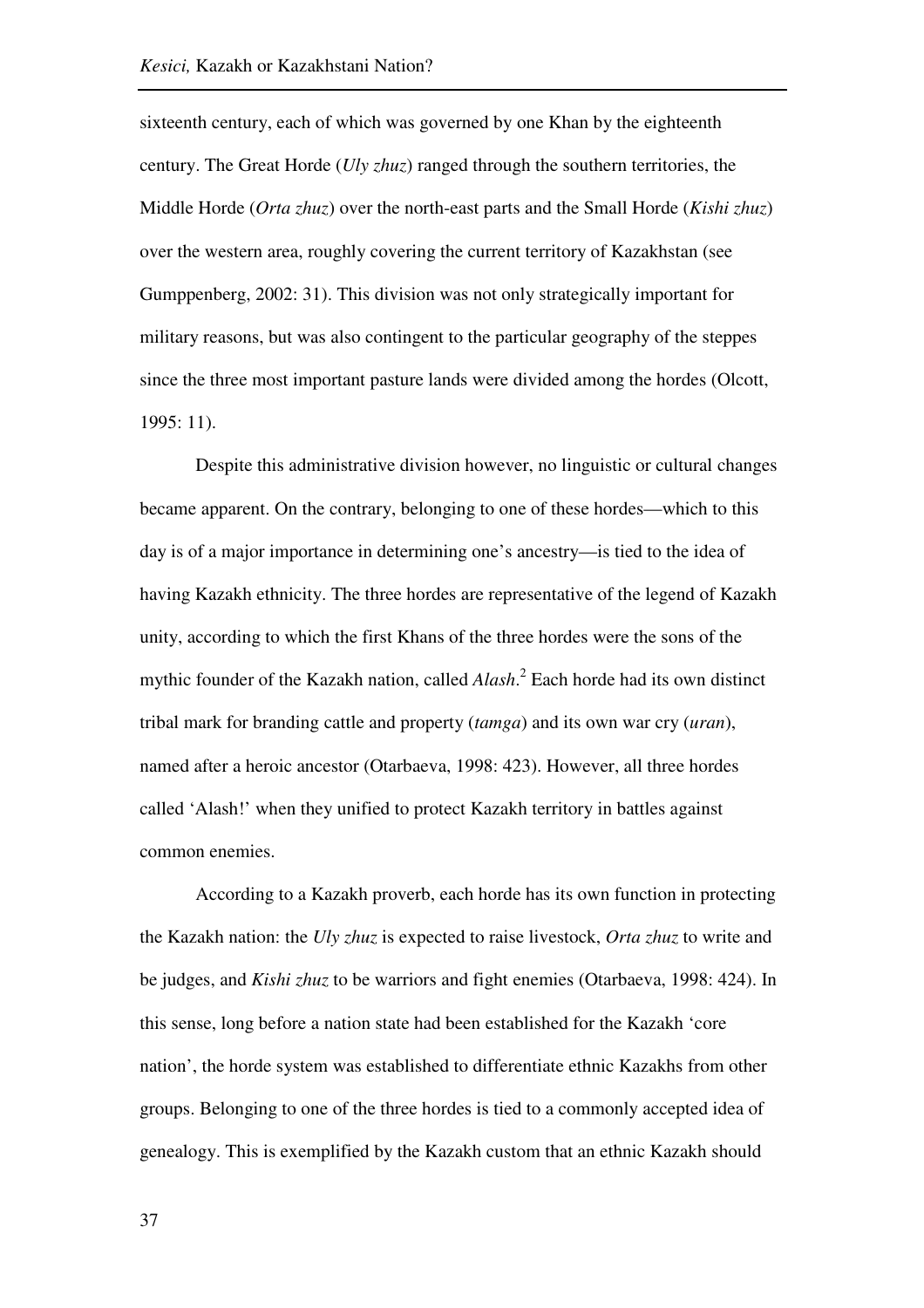not only to be able to name his or her tribe and the *zhuz* to which they belong, but should be able to recite the names of his or her ancestors up to the seventh generation. In order to be included in the Kazakh ethnic group, one has to be Kazakh 'by blood'. This is the main criterion of Kazakh boundary making, next to common language, Kazakh traditions and customs, and a common history.

## *The first Kazakh nation state*

From 1825 onwards, the first Kazakh territories of the Middle and Little Horde were incorporated into the Russian empire as a result of military deadlocks between the Little and Middle Hordes and the Dzhungar empire. By the mid-nineteenth century, the Russian empire had administrative and military control over all Kazakh territories and the Kazakh Khanate had been completely abolished (Otarbaeva, 1998: 426). As a result of Russian colonization, more than 1.5 million ethnic Russians moved to Kazakhstan between 1886 and1916 (Davis *et al*., 1998: 478). The first attempts to define Kazakh national interests within the Russian empire, in terms of creating a nation state, were made by leaders of Alash, a Kazakh national movement striving for autonomy, in the early twentieth century. This group of literate and well-educated Kazakhs was the first to attempt to reposition the Kazakh ethnic group, from a colonized group within the Russian empire to a group that was hierarchically equal to the colonizers, by demanding territorial integrity and an autonomous nation state for the Kazakh nation. The extent to which this is a normative inversion, in Wimmer's terms, is questionable since Alash leaders did not make the claim that Kazakhs were culturally superior. However, they did encourage Kazakhs to embrace their 'Kazakhness' (*qazaqtyq*) and to nurture their history, literature and traditions. This could imply that while the aim was greater appreciation of *qazaqtyq* it did not entail a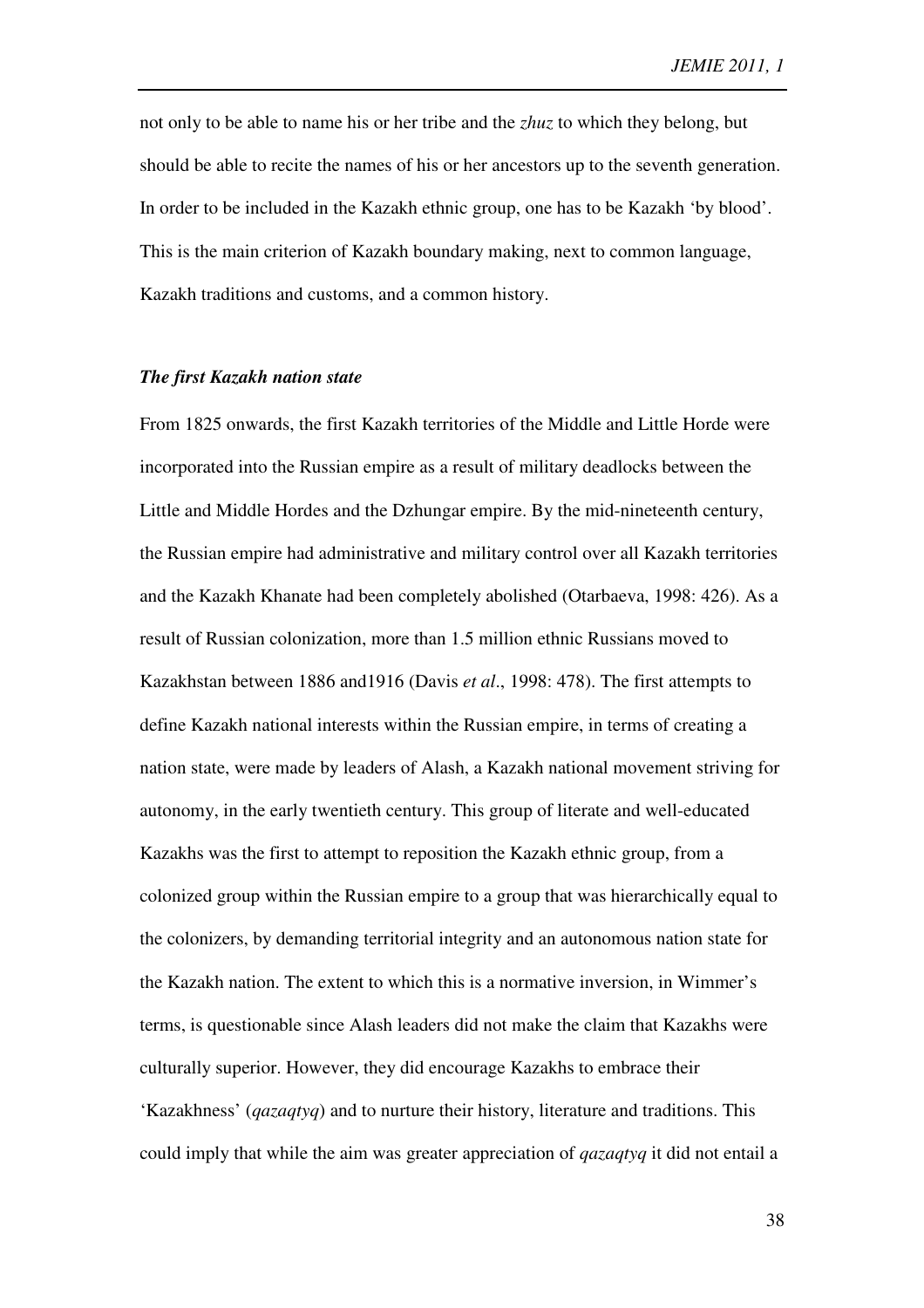sense of superiority towards other groups, but rather equality with other European cultures (see Kendirbaeva, 1999: 22).

The February Revolution of 1917 turned out to be an opportunity for implementing this. Once the provisional government was in place Alash took up the role of political party, with the goal of freeing the Kazakh people from colonialism. The provisional government consented to the establishment of an autonomous state, named Alash Orda, within the federal Russian republic. One month after the October Revolution, the leaders of Alash called a Kazakh congress (*Quriltai*) between the 5 and 13 December 1917 in Orenburg, the capital of the Alash Orda. Members of the congress proclaimed independence for the Kazakh population and the territory was split into two administrative districts. However, the lifespan of Alash Orda was not very long; once the Bolsheviks established Soviet power, they secured support from Alash and "were able to co-opt the latter's incipient anti-colonial agenda within their framework and present themselves as the champions of the oppressed or subaltern peoples and classes" (Dave, 2007: 48). By the end of the Russian Civil War in 1920, and the formation of the Khirgiz (Kazakh, ÖK) Autonomous Socialist Soviet Republic (ASSR), the Alash Orda had ceased to exist.

## *Soviet legacies: the Kazakh nation (***natsiya***) and Soviet nationality (***natsional'nost***)*

An important aspect of the Soviet nation-building strategy has left a mark on post-Soviet nation building in Kazakhstan: the institutionalization of the ethnic category (see Brubaker, 1998). Lenin believed that the non-Russian peoples of the former Russian empire had to go through a process of equalization in order to be fully integrated into an international socialist state. He argued that the legacy of the colonial past and the associated repression would eventually lead to 'reactive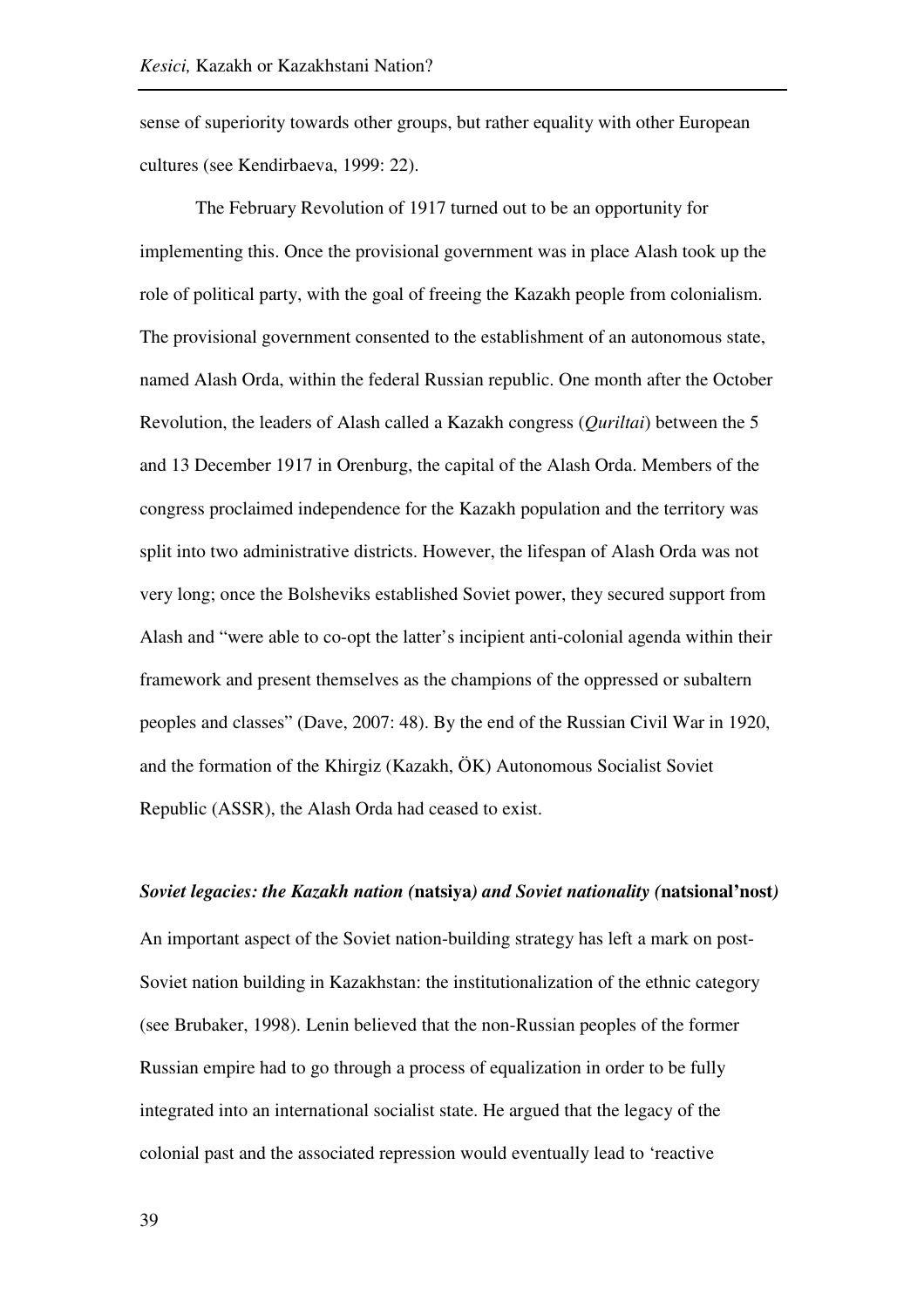ethnicity', which could endanger the solidarity of a socialist state. A process of equalization would allow for revitalization of other ethnic groups, and would be achieved by allowing the formerly repressed groups to live according to their own linguistic and cultural traditions and to gain some autonomy within a federal Soviet Union. In a second step, the ethnic groups would approach one another and draw closer. In the last step, all groups would melt into one Soviet nation (Kaiser, 1994: 98- 100).

Depending on the relative development of a group, it was given the status of a 'nation' (*natsiya*), a 'people' (*narodnost*) or an 'ethnic group' (*etnicheskaya gruppa*) (see Benner, 1996: 44-45). Stalin's definition was used to determine whether an ethnic group was to be given the status of a 'nation': they had to be a historically evolved community that shared a common language, territory, economic way of life and a psychological mindset which could be traced back to a common culture (Stalin, 1950: 315). The Kazakhs fulfilled the criteria and were thus granted a socialist autonomous republic of which the Kazakh ethnic group was the 'titular' or, as Wimmer calls it, 'core' nation (Wimmer, 2006); other minority groups were excluded from this core nation. By 1936, all Socialist republics had been territorially delineated and had a distinct core nation (Geiß, 1995: 82; Farrant, 2006). On 5 December 1936, the Kazakh Soviet Socialist Republic (Kazakh SSR) was incorporated into the Union of Soviet Socialist Republics (USSR).

From 1927/1928 onwards the policy of 'indigenization', known as '*korenizatsiya*', also promoted the forced recruitment of members of the core nation to the administration, party and educational establishments in order to rally non-Russian populations around the party and the Bolshevik project (Beyrau, 2001: 208- 210). Kaiser states that: "The development of national forms, along with a rapid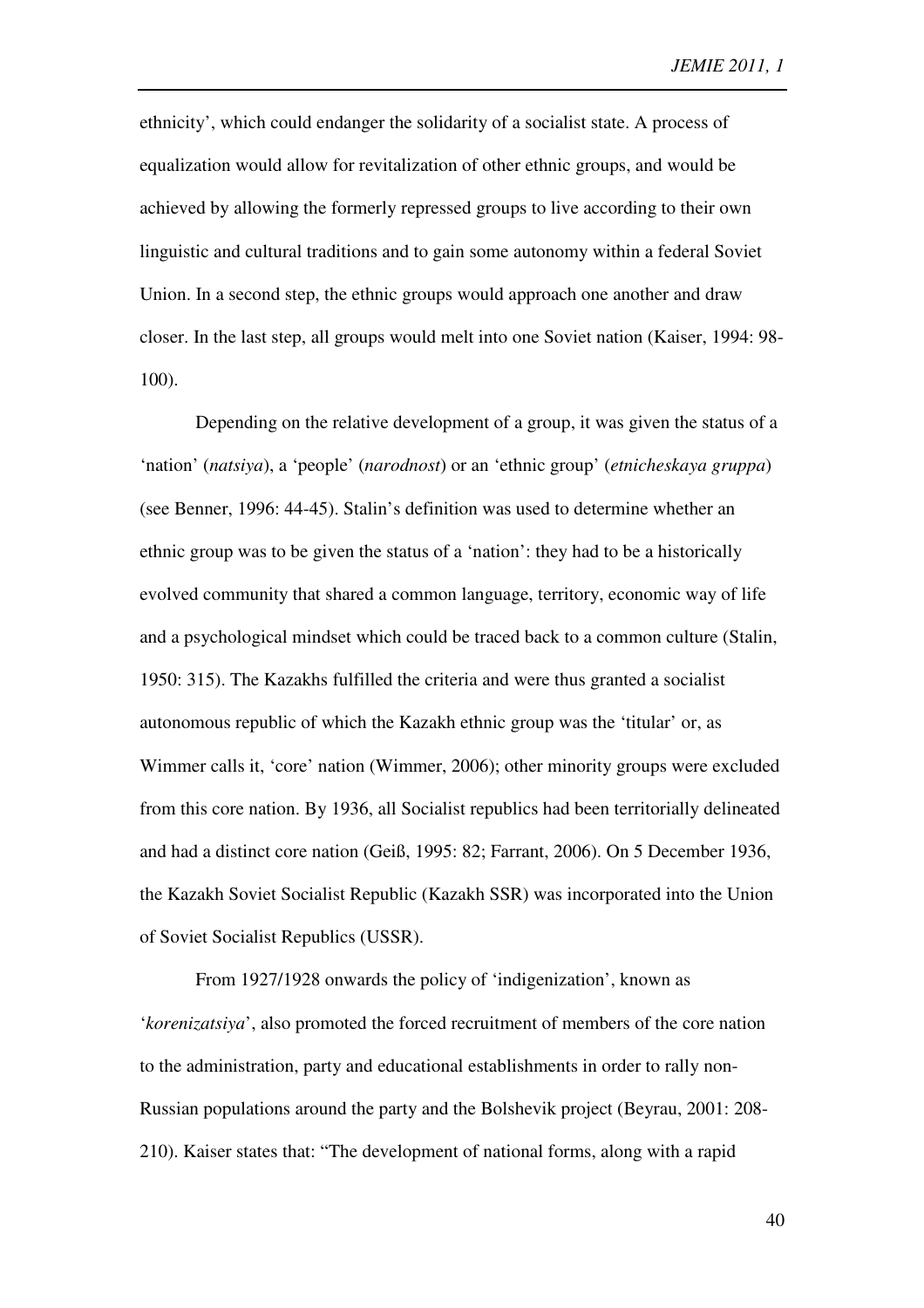increase in literacy and educational attainment in the indigenous language, [were] the major achievements of this period of *korenizatsiya*" (Kaiser, 1994: 125). Thus, in addition to creating national Kazakh cadres for the Communist Party, the promotion of the indigenous language (in this case Kazakh) further separated the national majority from minorities who were not part of the core nation, thereby creating a distinct boundary between Kazakhs and non-Kazakh minorities. However, by the end of the *korenizatsiya* phase in the late 1930s, rather than all ethnic groups melting into one through the *blurring* of boundaries into a single, all-encompassing Soviet nation, the Soviet leaders initiated a campaign of normative inversion. The ethnic Russians were declared 'first among equals' and from 1937 onwards they were held up as the culturally superior group, assisting other, more backwards groups in their cultural and economic development (Simon, 1986: 172). Consequently, these 'backwards' groups were to be included within the Soviet nation not by blurring into one another, but through an expansion of the ethnic Russian group—'Russification' of the masses. This started with the closing down of national institutions and the removal of the requirement that Russian officials in the non-Russian republics of the Soviet Union speak the indigenous languages, a prerequisite for employment during the *korenizatsiya* phase (see Dave, 2007: 65). The Russification of the education system was so thorough that by the late Soviet period only two Kazakh-language schools were left in Almaty, the most populous city of Kazakhstan (Fierman, 2005: 406).

### **Building the 'Kazakh nation'**

As mentioned above, Wimmer's theory states that there are three characteristics of a given social field that constrain the strategies chosen by the boundary makers: institutions, power and political networks. In this paper, it is the nation state that is the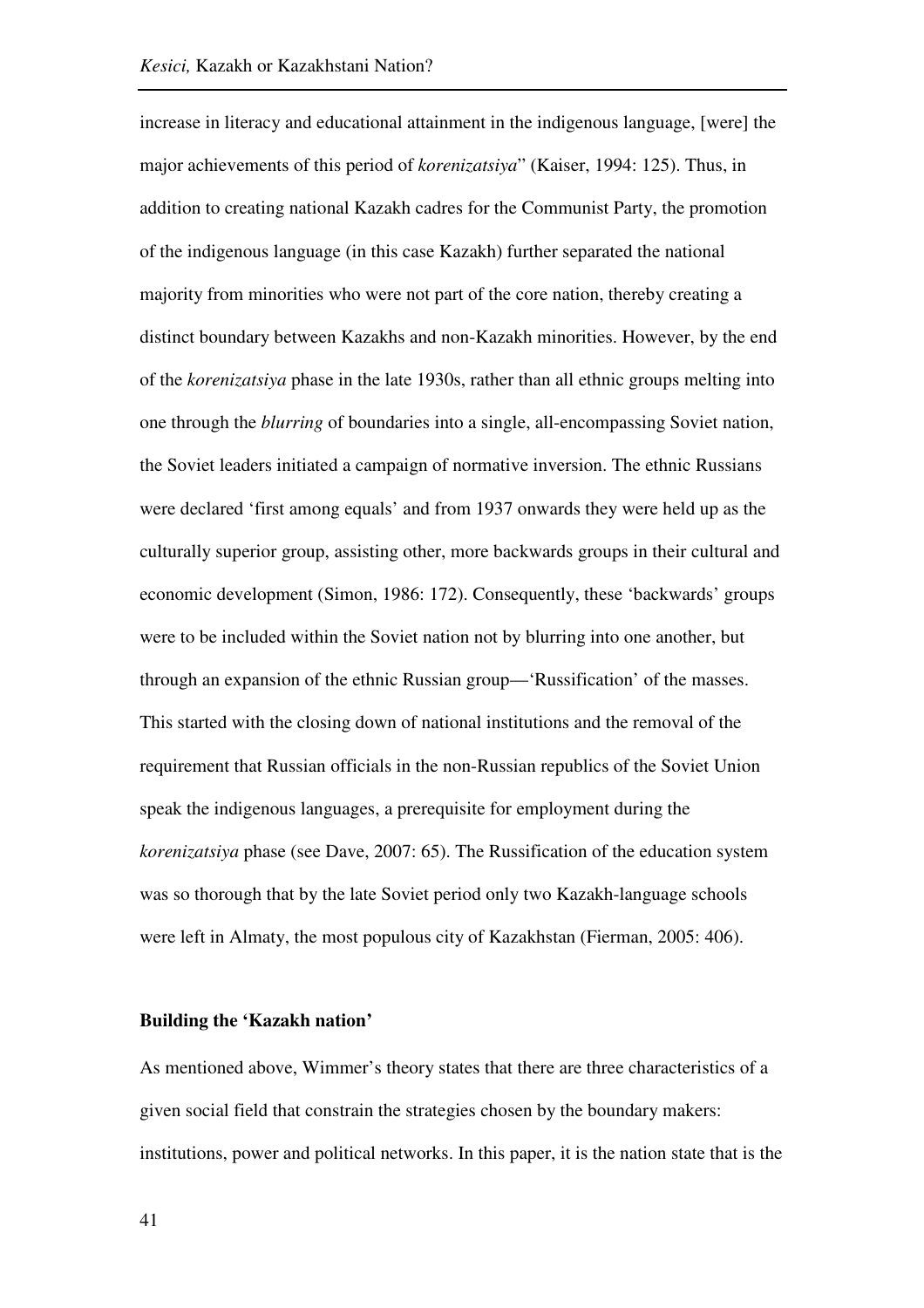key institution channelling the government's boundary-making strategy for the creation of the Kazakhstan nation. Wimmer argues that changing an empire into a nation state provides decision makers with new incentives to pursue ethnic boundary making strategies, instead of other types of boundaries, such as religious ones for example. These incentives include, on the one hand, the principle of ensuring governmental legitimacy through ethnonational representativeness and, on the other, an ethnicity-based definition of the territorial boundaries of the nation state (Wimmer, 2008: 990-991). Thus, when Kazakhstan declared independence on 16 December 1991, the last of all post-Soviet states, its state elite had an incentive to try and homogenize non-Kazakh groups into a single titular Kazakh nation, or to exclude them completely from the nation and treat them as national minorities where assimilation is not an option (see Wimmer, 2006: 337).

On the other hand, as noted above, power distribution has two factors. First, the main political actor chooses the ethnic differentiation that will secure his own interests, depending on the economic, political and symbolic resources this actor wields (Wimmer, 2008: 993). The incumbent President Nazarbayev was First Secretary of the Communist Party of the Kazakh SSR and then President of the Kazakh SSR, prior to the collapse of the USSR (see Gumppenberg, 2002: 79). On 1 December 1991, Nazarbayev was re-elected with 98% of the votes and has held office since then. In the late 1990s, Rolf Peters made the assertion that the president was consolidating his power by appealing to the "national question" and referring to dangerous scenarios of ethnopolitical conflict which would be destructive for Kazakhstan society, thereby positioning himself up as the sole guarantor of interethnic peace and order in Kazakhstan (Peters, 1999: 49). In this sense, it is in the interests of the president to maintain 'interethnic peace' through a balancing act: he must not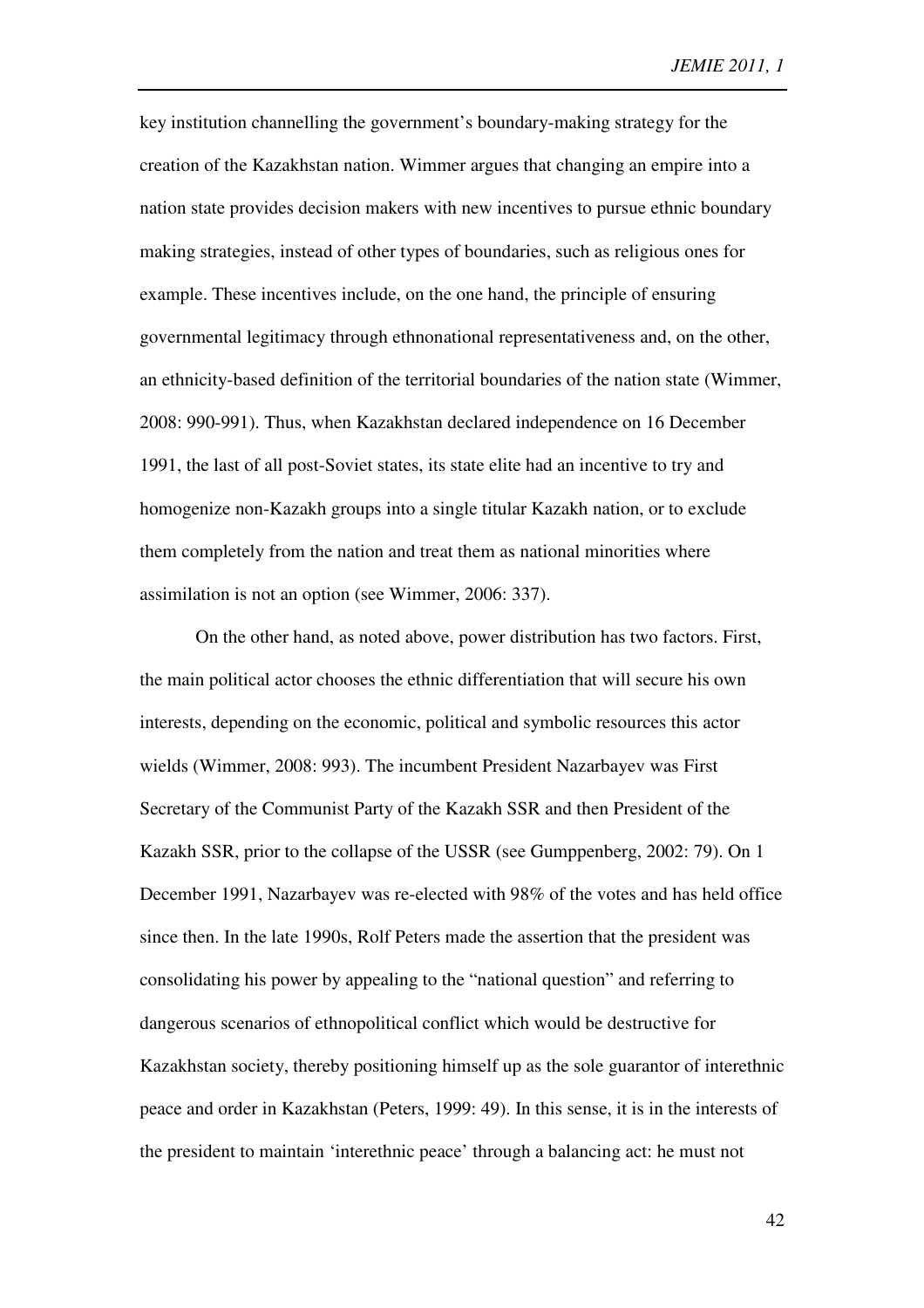appear to be privileging any particular group in order to avoid international and domestic criticism for discrimination on the grounds of ethnicity, but must also appear to be complying with the demands of all ethnopolitical actors in the country, who could potentially mobilize the population on ethnonational grounds. Although Kazakhstan has not experienced any national liberation movement by the Soviet Union, the potential for ethnonational mobilization was evident in the December 1986 riots, when ethnic Kazakhs demonstrated against Moscow's decision to replace the incumbent Kazakh First Secretary of the Communist Party of Kazakh SSR (CPK), Dinmukhamed Kunayev, with the Russian Gennady Kolbin. These initially peaceful demonstrations began on 17 December, and were violently repressed by the party leadership on the night of 18-19 December. They hold a special place in the collective memory of Kazakhs and have strong symbolic meaning, especially among Kazakh ethnonational actors.<sup>3</sup>

The second important factor in boundary making—power—pertains to the effectiveness of the boundary drawn. The weight of the president of Kazakhstan in the political decision-making spectrum implies that he has the necessary resources to execute through his strategy. However, Wimmer also emphasizes the importance of consensus over the boundary among the population and other ethnopolitical actors (Wimmer, 2008: 997-1001). These actors are part of the political network in Kazakhstan and, as a result of their ability to mobilize the masses, have an effect on the decision-making process of the ruling elite.

The political network also encompasses foreign relations. In other words, the connections that are important in understanding Kazakhstan's boundary-making strategy are also linked to Kazakhstan's diplomatic ties to the homelands of its non-Kazakh ethnic groups, of which Russia is the most important (ethnic Russians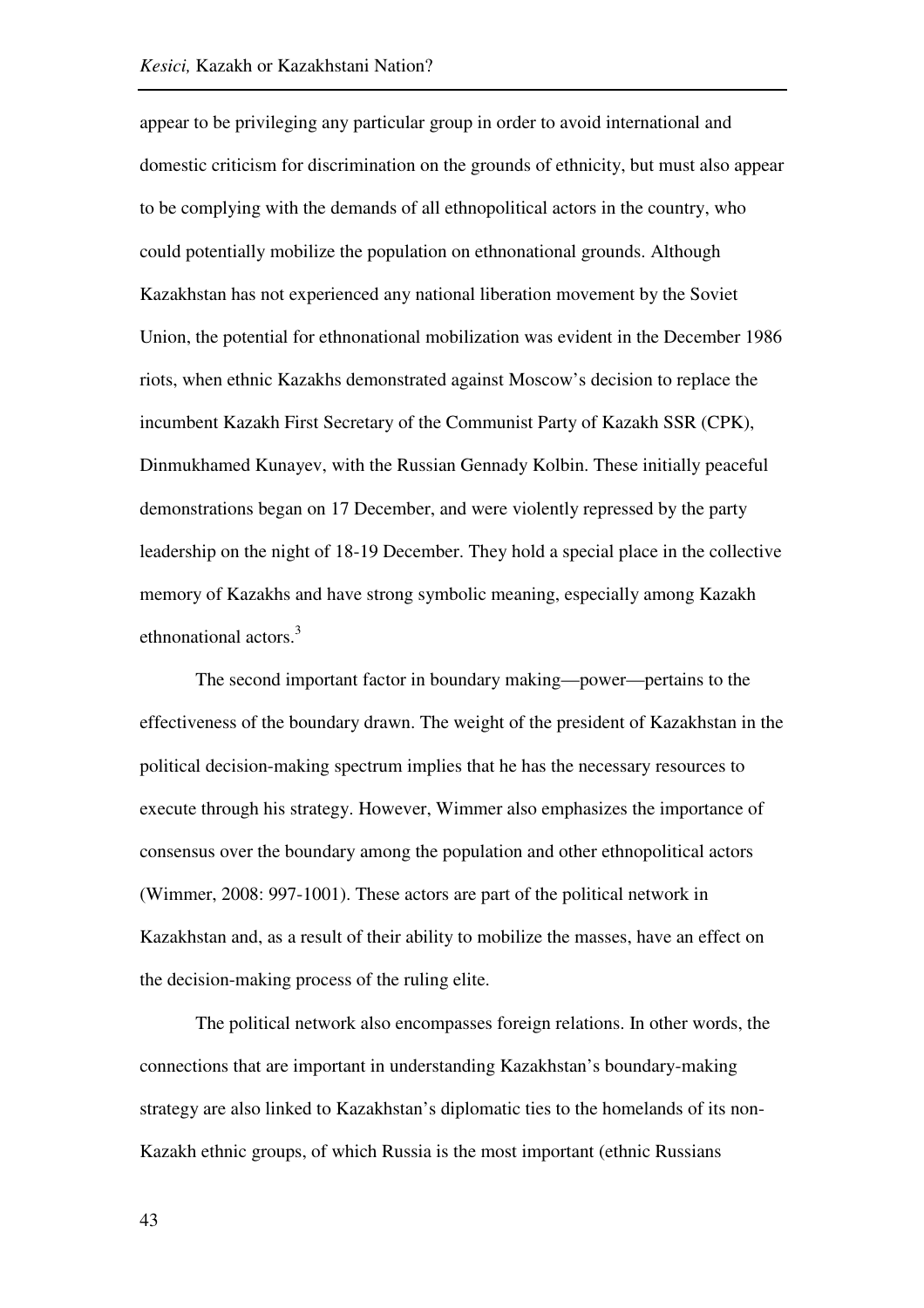constitute the second-largest ethnicity in Kazakhstan). Moreover since independence Kazakhstan's state elite has set its sights on becoming the regional leader in Central Asia. The country's international reputation is thus of great importance to them, and their goal of international recognition is exemplified by Kazakhstan's OSCE Chairmanship in 2010. In order to maintain a good reputation within the international community, Kazakhstan is also keen to preserve the image of interethnic and interreligious peace within its state boundaries.

## *Nationalizing Kazakhstan*

As noted above, the creation of the independent nation state of Kazakhstan after the fall of an empire required that its governing elite exhibit ethnonational representativeness, in order to legitimize its authority. As Wimmer has stated, this has become de rigueur for any independent nation state (Wimmer, 2006: 337). Essentially, there are two fundamental ways of bringing about this ethnonational represenativeness: either by homogenizing the population to accept ethnic Kazakhs as the superior and dominant group, and forcing non-Kazakhs to melt into this group by expanding its boundaries; or by excluding non-Kazhaks fully from the national boundary and declaring them to be national minorities. However, Kazakhstan's state elite adopted neither of these approaches, and instead defined two nations—the Kazakh nation and the Kazakhstani nation.

Redefining the Kazakh nation would bring about the ethnic 'nationalization' of Kazakhstan (see Brubaker, 1995). Kazakhstan did this primarily through a normative inversion, revising the position of ethnic Kazakhs within the group hierarchy and according them a special status. Where they were hierarchically inferior and 'backwards' within the Soviet framework—in which ethnic Russians were the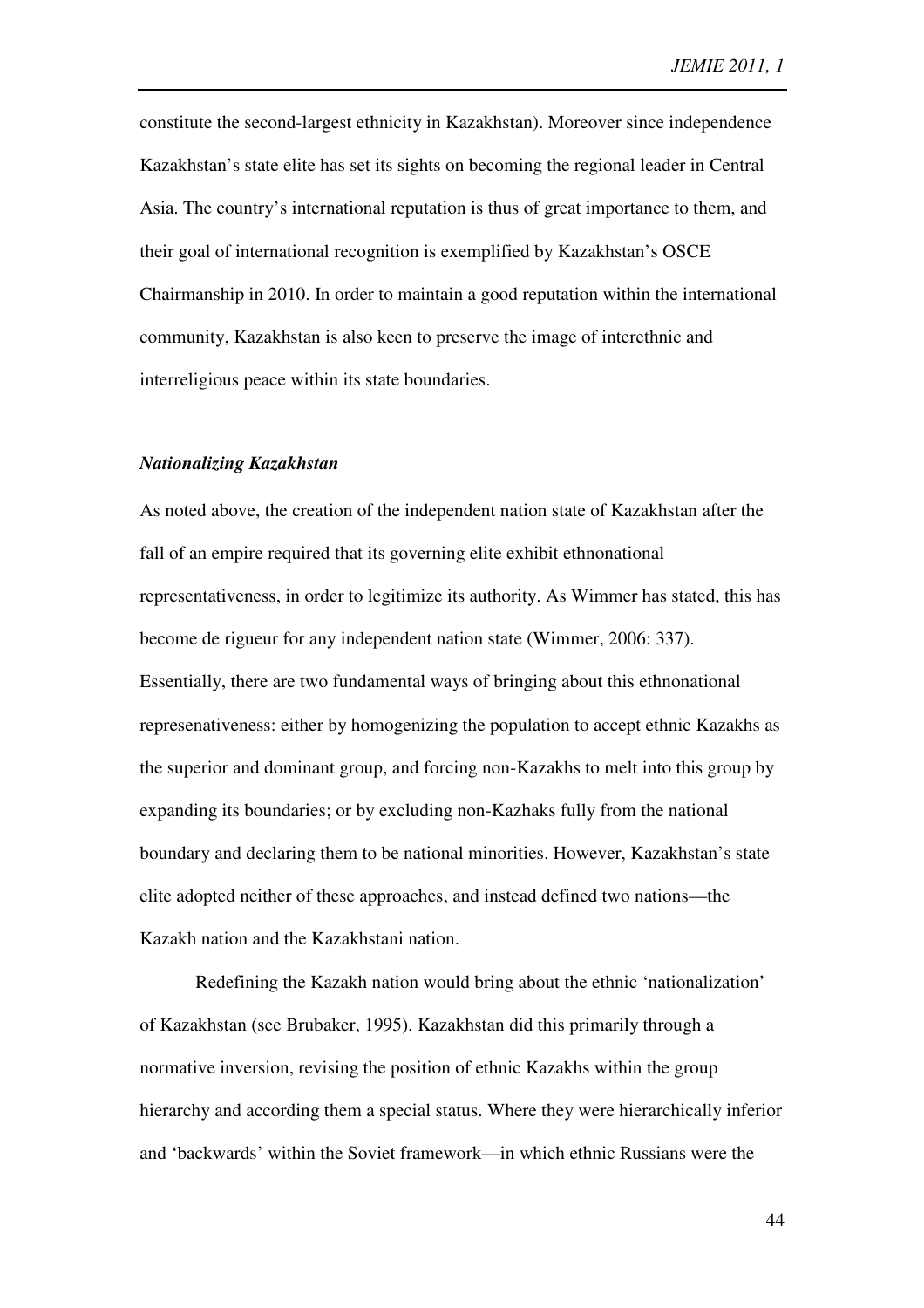dominant ruling group—they suddenly became the dominant majority in Kazakhstan. The loss of ethnic Russians' privileged position was particularly striking, since "[u]nder the Soviet regime, the public status, linguistic privilege, and cultural facilities enjoyed by Russians throughout the Soviet Union meant that Russians throughout the Soviet Union tended to think of the entire Union rather than only the Russian Republic as 'their' national territory" (Brubaker, 1994: 68).

This was especially manifest in the two Republic of Kazakhstan (RK) constitutions of 1995 and 1993. When the 1993 constitution was replaced by the 1995 constitution the preamble also changed. The new preamble emphasized the ethnic Kazakh nation: "We, the people of Kazakhstan, united by a common historic fate, creating a state on the indigenous Kazak land […]" (Constitution of the RK, 1995: 127). Here, the "people of Kazakhstan", which includes all ethnic groups and national minorities, is kept. However, the ethnicity-based concept of territoriality is introduced, whereas the preamble of the 1993 constitution had a more civic tone: "We, the people of Kazakhstan, as an inseparable part of the world community, take the unshakeable *Kazakh statehood* into our consciousness […]."<sup>4</sup> Here, Kazakh statehood is merely referred to as an abstract idea and there is no mention of Kazakh indigenous territories.

This change in the preamble of the constitution lays the foundation of the concept of Kazakhstan as the homeland of ethnic Kazakhs. The concept was further developed in the Order of On the Conception of the Formation of State Identity of the Republic of Kazakhstan which was issued by President Nazarbayev in May 1996. The order argues that every state emerges on the basis of an ethnic community, and that every ethnic group needs its own state to provide for the material and spiritual needs of this ethnic group. The order further states that Kazakhstan is the ethnic centre of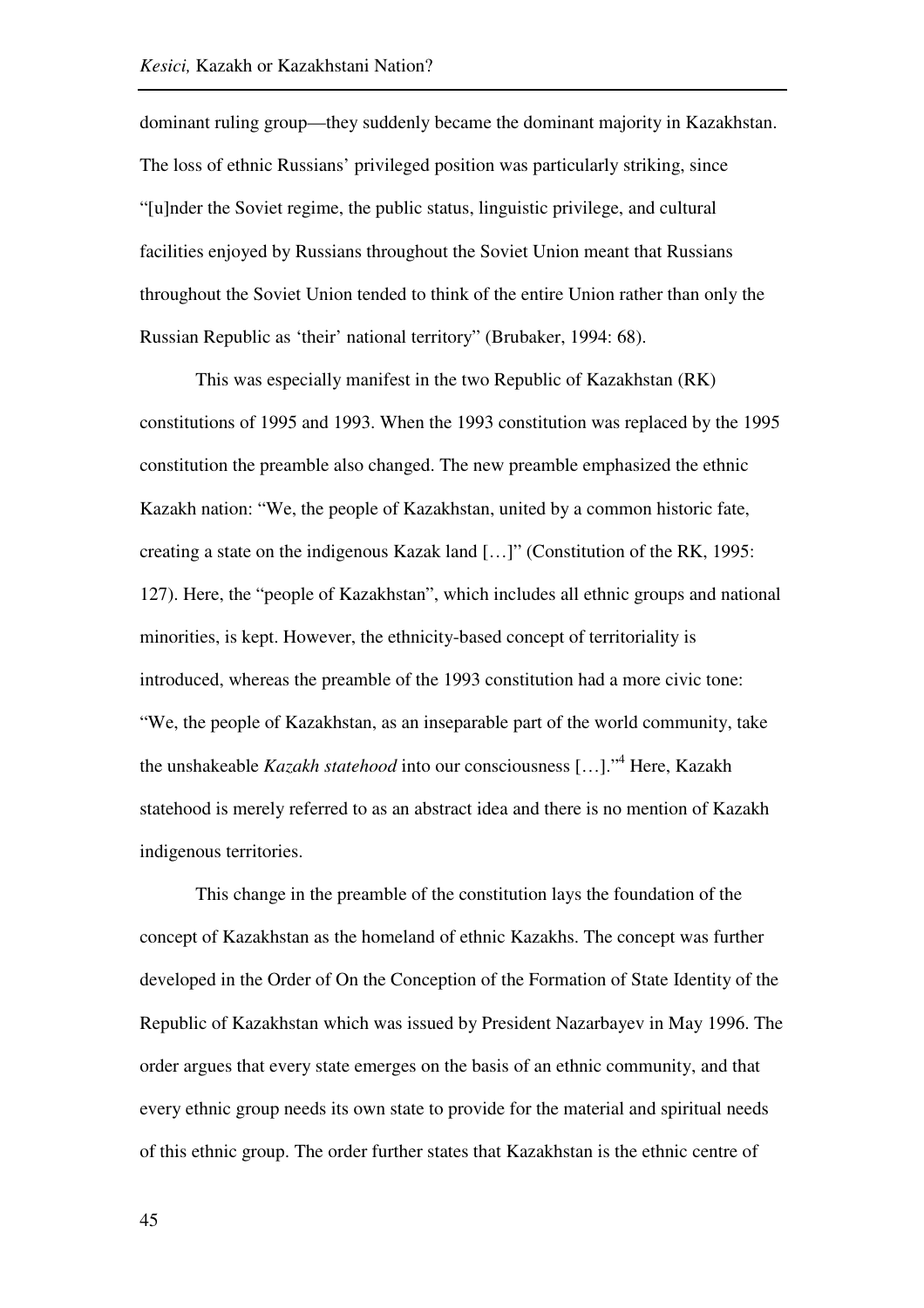the Kazakhs, and that no other state would be concerned with their preservation and development as an ethnic group. It declares that the multinationalism of Kazakhstan society was the result of emigration by non-Kazakh groups into Kazakh territories, and that these groups have homelands elsewhere which could address their concerns. Consequently, Kazakhs should have special status in Kazakhstan and the Kazakhstan nation state should evolve from this starting point (Conception of the Formation of State Identity of the RK, 1996). This idea—that the Kazakh group is the 'stateforming nation', next to the Kazakhstani nation which comprises the 'people of Kazakhstan'—has been repeated many times by President Nazarbayev (see Lillis, 2010).

This ethnic understanding of the nation is also expressed in the semi-official brochure, "On the Establishment of the Sovereignty of Kazakhstan", in which the authors speak of the national nature of the state. In answer to the question 'why was Kazakhstan established on this specific territory', they state that this is tied to the specific *ethnopolitical genesis* of the Kazakh nation, which was formed over generations of historic occasions:

In legal terms, the territorial independence of present-day Kazakhstan flows naturally from the ethnopolitical genesis of the Kazakhs. This very nation, which is legitimised by its historical destiny, constitutes, and will always constitute, the ethnopolitical basis for state independence of the Republic of Kazakhstan, and for this reason should be recognized as such by all Kazakhstanians and by the world community without being suspected of nationalism. After all, what is a tree without roots, and what is the present without the past? (Baikhmanov *et al.*, 1994: 72, cited in Holm-Hansen, 1999: 168).

Here, the term "Kazakhstanian" means the civic nation, which includes all groups inherent within Kazakhstan's territory. The authors justify the ethnopolitical foundations of Kazakhstan, while at the same time asserting that this should not be interpreted as nationalism but rather as a social reality. This type of statement is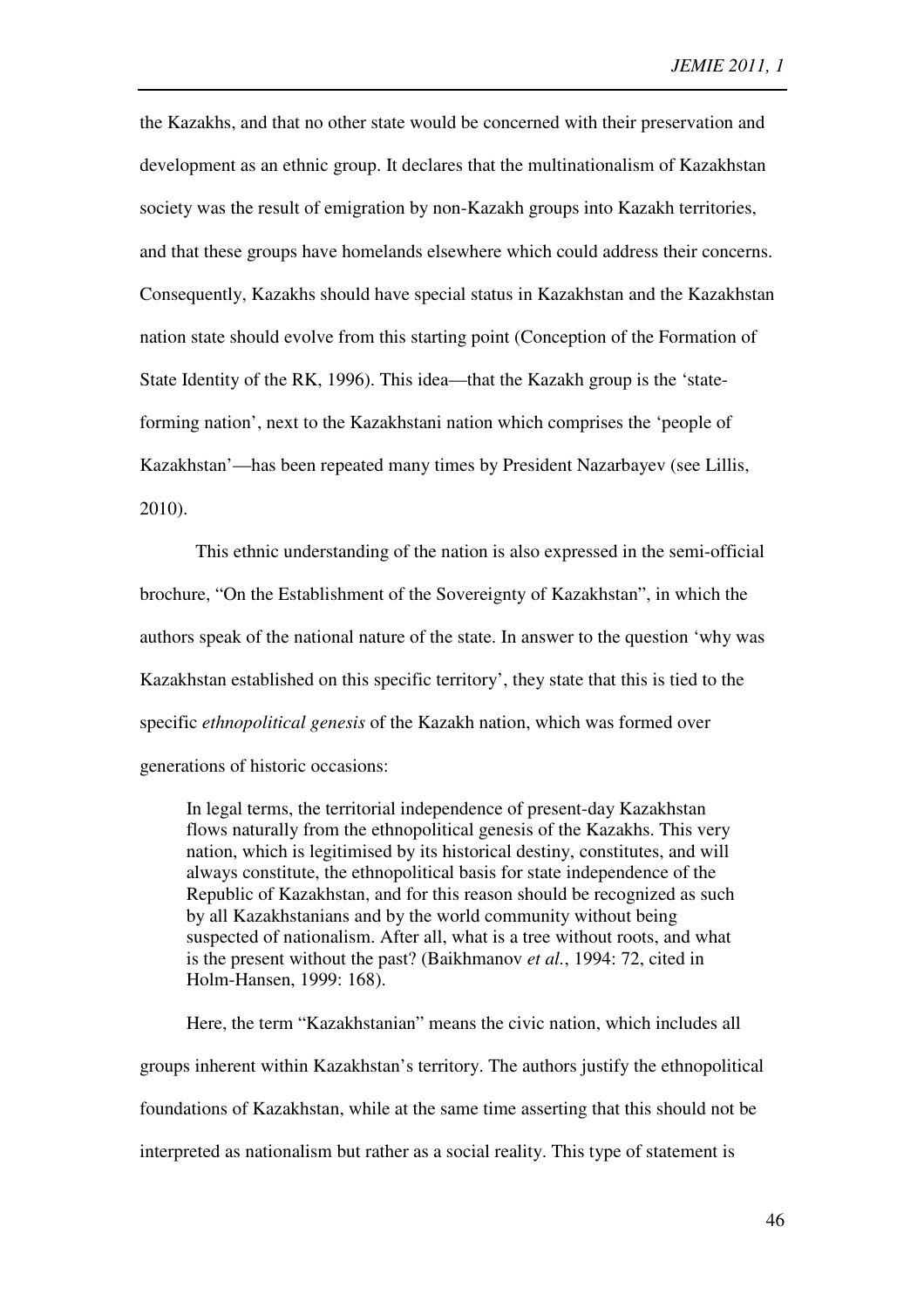typical of an ethnic group whose foundations lie within a conscious ethnogenesis and genealogy, and consequently ethnic Kazakhs claims to these territories persist.

New state symbols were introduced to further 'nationalize' Kazakhstan, at least symbolically. The symbolic foundation of post-imperialist countries is very much linked to the ritual presentation of its new state symbols. The state symbols in Kazakhstan are representative of the Kazakh ethnopolitical basis of the state. As such, a statue of Lenin in Almaty's centre was replaced with a statue of the Golden Warrior, a mythical figure that roots Kazakhs identity as far back as the third century B.C. (Aydingün, 2008: 140). Furthermore topographic names—mostly Soviet street and town names—were replaced with Kazakh names, which symbolically nationalized the state by bringing its Kazakh ethnopolitical to the fore.

The three state symbols of Kazakhstan—the national flag, the national emblem and the national anthem— were created upon independence. The national flag is turquoise, representing the Turkic Khanate which was present in Kazakh territories (Olcott, 2010: 59). An eagle is depicted in the middle of the flag under a sun with sunrays, and the left side is decorated with traditional Kazakh ornaments. The eagle represents the life of ethnic Kazakhs in the steppes, where falconry is a traditional and highly respected sport. Contrary to the national flags of Uzbekistan and Turkmenistan, the flag of Kazakhstan has no religious symbols (for example, a half crescent and stars).

The national emblem also depicts traditional Kazakh symbols: the housetop (*shanyraq*) of the traditional Kazakh *yurt* is reproduced in the middle of the emblem. The first national anthem, adopted in 1992, kept the music of the anthem of the Kazakh SSR but adjusted the lyrics to a postcolonial context. As illustrated in the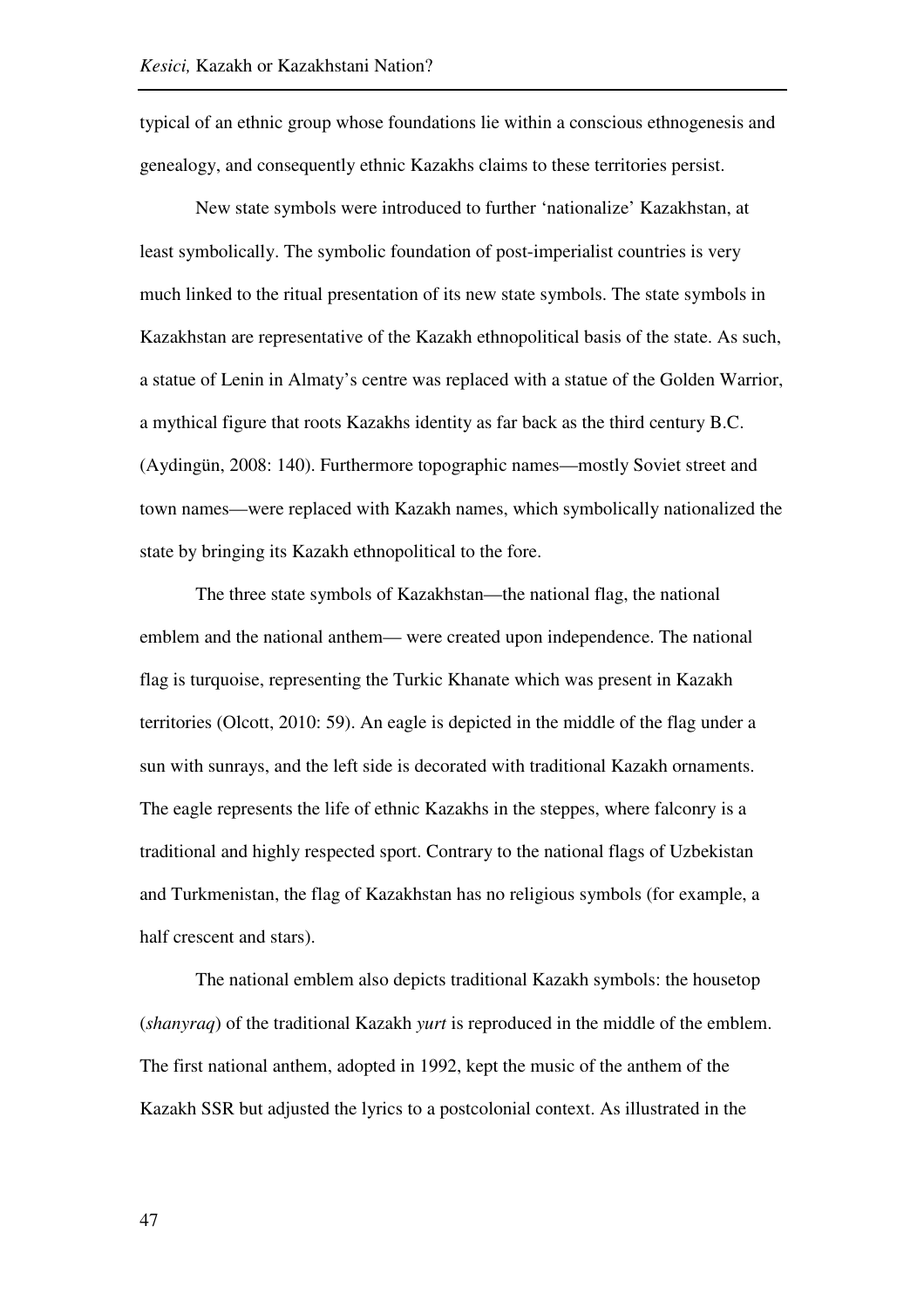third verse, these revised lyrics were reminiscent of the difficulties experienced by

Kazakh ancestors and the importance of the Kazakh mother tongue:

We've overcome the hardships Let the past serve bitter lesson But ahead we face a radiant future. We bequeath our sacred legacy implying our mother tongue And sovereignty and valour and traditions So dearly cherished by our forefathers As true mandate to future generations. (Alimbayev *et al*., 1992)

This version was replaced in 2006 with a completely new anthem which was less focused on the colonial past and lacked any mention of the Kazakh mother tongue. Based on a song by Zhumeken Nazhimedenov, the lyrics were edited by Nazarbayev himself. By referring to "My birth land / My Kazakhstan!" in the chorus, the national boundaries are expanded to include all ethnic groups who were born in Kazakhstan and accept Kazakhstan as their homeland. However, the second verse still speaks of the "Kazakh people" and their historical connection to the current statehood of Kazakhstan:

From antiquity Our heroic glory emerged, They did not give up their pride My Kazakh people are strong! (Nazhimedenov *et al*., 2006)

The national anthem is typical of Kazakhstan's nation-building strategy: on the one hand the original inheritors of Kazakhstan nationhood are put forward as the state-forming nation, for whom ethnic belonging to the Kazakh ethnicity and civic belonging to Kazakhstan converge into one; on the other hand, non-Kazakh ethnic groups, who are connected to the state by birth, citizenship and especially common fate, are given special civic status in Kazakhstan. Thus, although the new national symbols can be interpreted as clearly 'nationalizing' in nature, the state elite is keen to emphasize that they are not only national Kazakh symbols but are also symbols of peace and friendship with other nationalities. For example, it is stated that the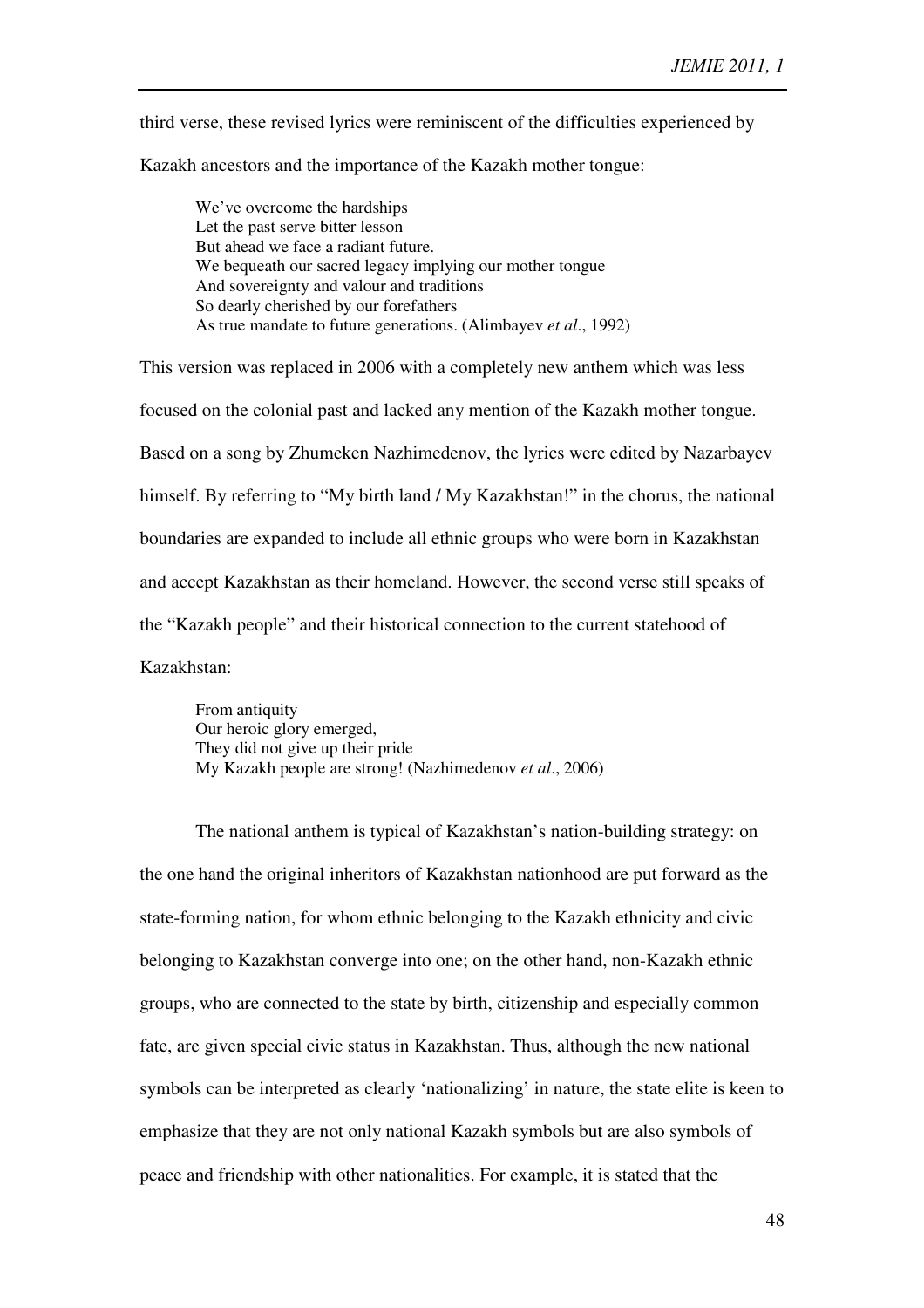*shanyraq* in the middle of the national emblem is symbolic of the motherly home of the Kazakhs, and that all nationalities of Kazakhstan are welcome under this roof and in this home.<sup>5</sup> Moreover, Aydingün argues that in spite of the Kazakh ethnonational character of the state symbols, if one examines the ethnonational elements that were *not* chosen it is evident that the current symbols do aim to encompass all ethnicities (Aydingün, 2008: 142-150).

The emphasis on the ethnic foundation of the nation is furthered, not only by writing the history of the titular ethnic group on the given territory, but also through construction of a historic narrative as an innately linked with the land. In other words, the ethnic foundation of the nation is based on territory *and* the history of the ethnic group in this territory. According to Diener, this type of territorialization "refers to the process by which people (both as individuals and as communities) are linked, through identity, to particular places via networks of social relations" (Diener, 2002: 635). The search for a so-called 'collective memory' can also be described as root seeking or root generating (see Schatz, 2000: 87). In the Kazakh case, root seeking entailed a return to the Kazakh Khanate in the fifteenth century, which confirmed the existence of the Kazakhs as an independent political community, and the claim of continuity from this point to the modern-day statehood of the Republic of Kazakhstan. The continuity of Kazakh statehood was codified in the "Concept for the Establishment of a Historical Consciousness of the Republic of Kazakhstan" accepted by the Presidential National Council in June 1995. This document states that ethnic Kazakhs are indigenous to the Kazakh territories within the borders of the Republic of Kazakhstan: "The statehood of the Kazaks […] is the continuation of the statehood of the major nomadic empires and individual khanates which have existed on the territory of Kazakhstan since antiquity" (Smith *et al*., 1998: 146). The document also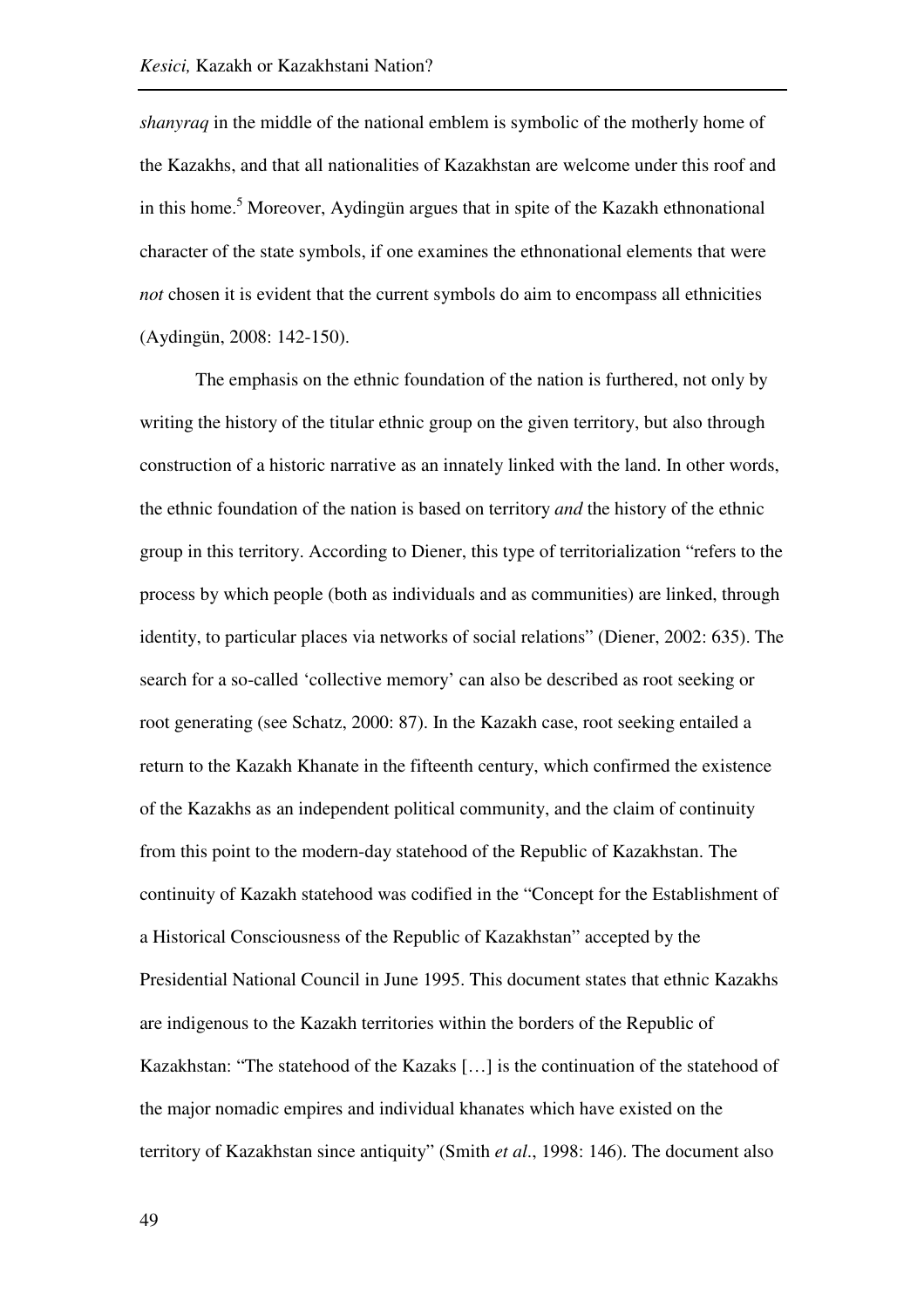makes a genealogical connection to khanates that existed before the fifteenth century; the Scythes and other tribes of the Bronze Age (Diener, 2002: 639-641).

Despite the fact that the Alash Orda constituted the first Kazakh autonomous government from December 1917 until March 1920, Kazakhstan's state elite does not link its current statehood to that of the Alash government, but instead asserts that the independence of the Kazakh population resulted from the flow of world history, and that the break from Soviet power led to the political, judicial and economic sovereignty of Kazakhstan. *This* is the point where the transition from the nomadic way of life, that was colonially administered and not wholly sovereign, transitions to a statehood which is independent and understood as a nation state (Gumppenberg, 2002: 113-114).

#### **Building the 'Kazakhstani nation'**

When looking at the characteristics of the social sphere in Kazakhstan, it becomes clear that next to the 'Kazakhification' and nationalization of the state, the state elite has had to consolidate ties with its non-Kazakh population. Despite high rates of emigration among the non-Kazakh populace in the 1990s, the percentage of ethnic non-Kazakhs remains high. $^6$  According to the census of 2009, 63.1% of the population are ethnic Kazakhs and 23.7% are Russian (Agency of Statistics of Kazakhstan, 2010: 10). Rather than homogenizing the population and assimilating it within the Kazakh nation—as Wimmer predicted post-imperial nation states would do—Kazakhstan chose a different path. Wimmer suggests that where assimilation is not regarded as an option, an alternative is to draw boundaries between national minorities and national majorities: "In many cases, minorities are meant to remain permanently outside of the sphere of national imagination but inside the state's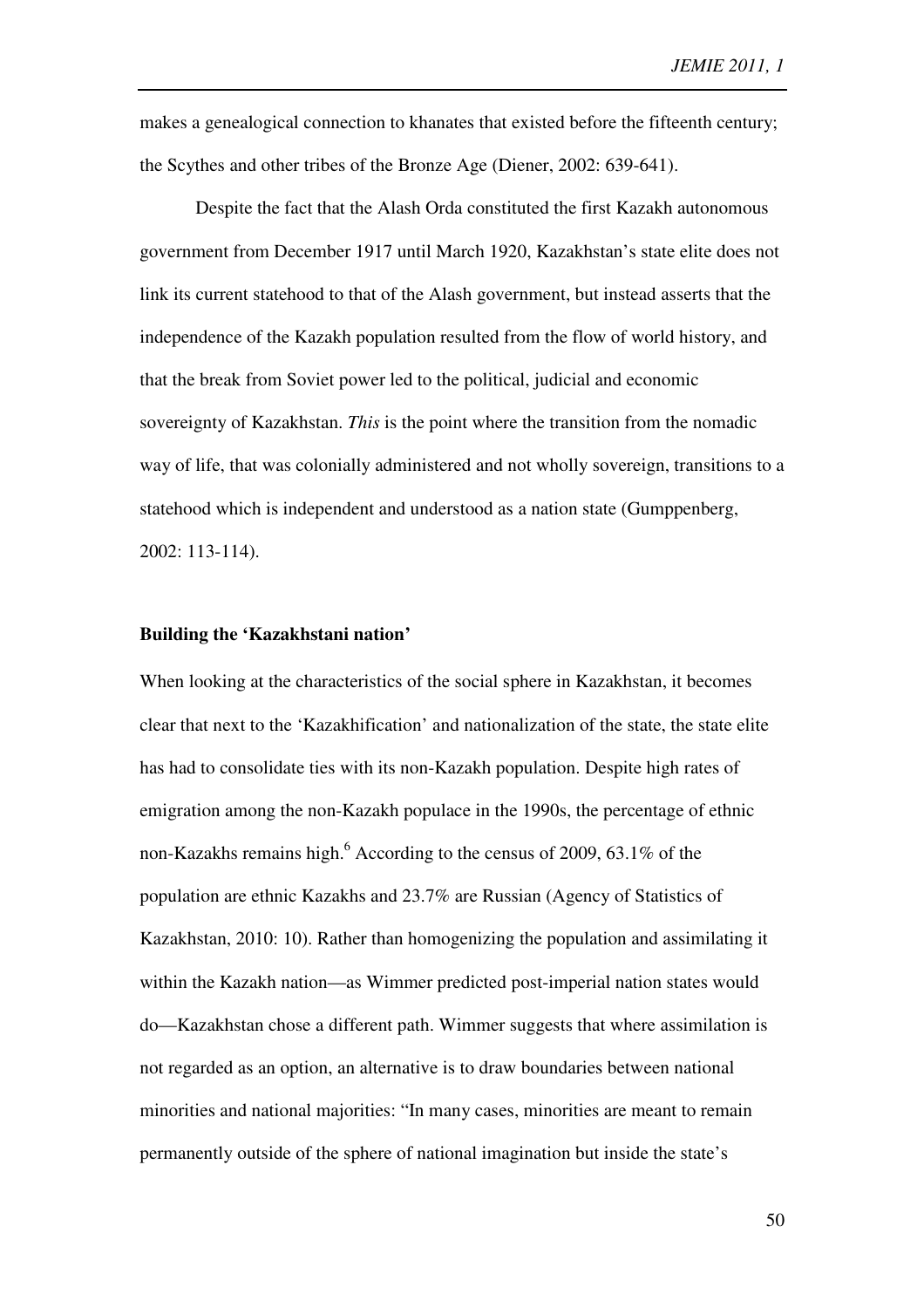territory" (Wimmer, 2006: 339). However, Kazakhstan does not pursue this path either. As illustrated below, national minorities *are* excluded from the origins of the statehood, the Kazakh nation, but are kept within the boundaries of a civic Kazakhstan.

In the wake of independence Kazakhstan granted citizenship to all its population, regardless of ethnic background. However, as in the Soviet Union, ethnic affiliation was highlighted in passports. In recent years, this requirement to specify ethnic affiliation has been dropped. However, boundaries between ethnic groups remain a salient concept within the civic nation of Kazakhstan, as demonstrated by the establishment of the Assembly of People of Kazakhstan in 1995. De jure, it is a nongovernmental organization, chaired by President Nazarbayev.<sup>7</sup> Over the years it has become representative of Kazakhstan's national boundary-making strategy. The aim of the Assembly is "to work out proposals over the state policy, making for the development of friendly relations between peoples residing on the RK territory, to promote their cultural and spiritual revival and development on the basis of observance to principles of equality" (Dave, 2007: 131). The organization's main activity is cooperation with the national cultural centres of officially recognized ethnic groups in Kazakhstan. In this way the state encourages the maintenance and, where necessary, the revitalization of ethnic cultural activities, such as language revival and the promotion of traditional singing or dancing. By institutionalizing the ethnic culture of non-Kazakh groups, the state includes them within the civic framework of Kazakhstan. This revitalization of ethnicity and the two-tiered notion of identity, which includes both ethnic and civic components, is strongly reminiscent of the Soviet Nationalities Policy, where ethnic identity was encouraged but within the framework of a Soviet civic nation.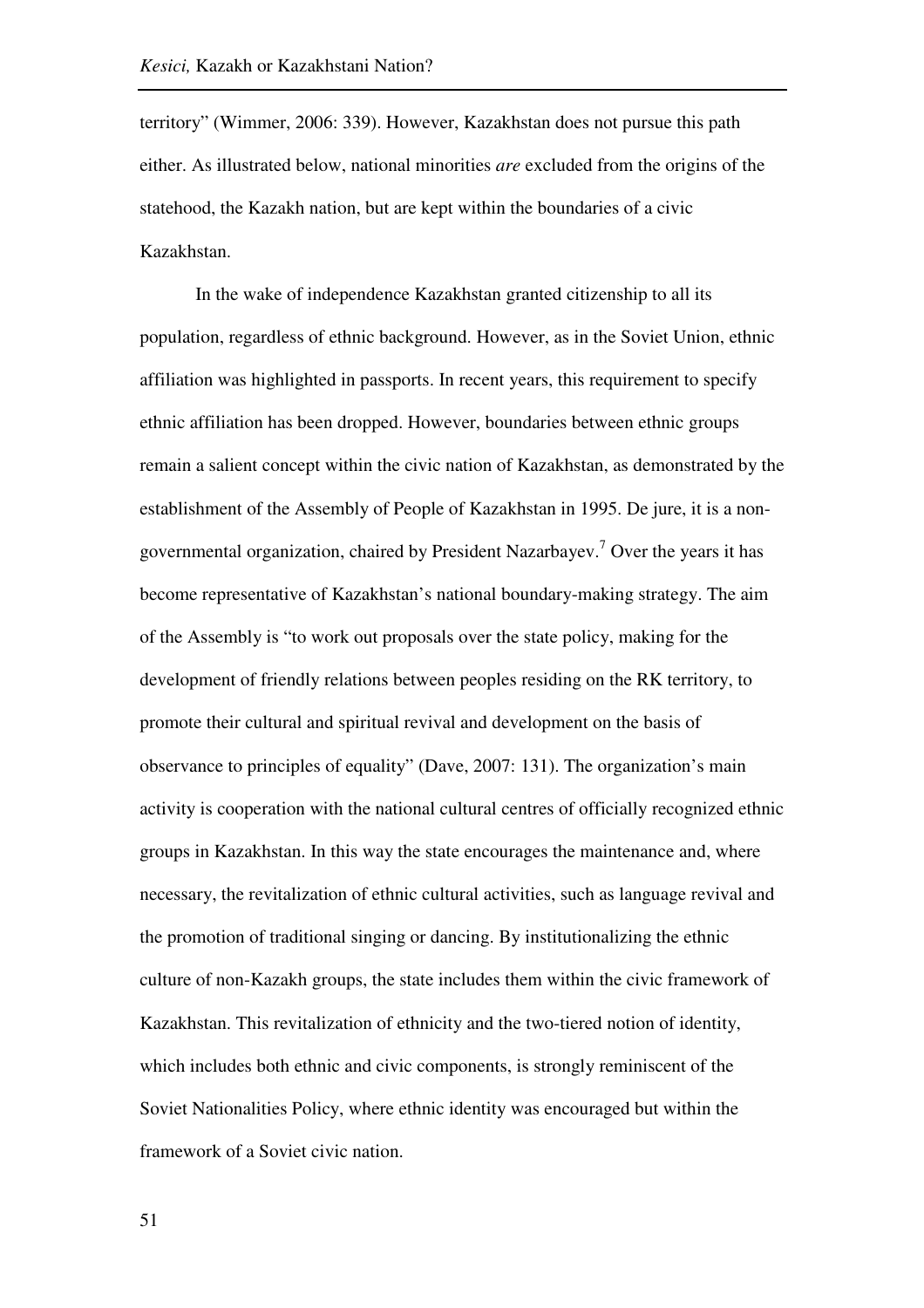During the first assembly, Nazarbayev talked about the common fate of the Kazakh and non-Kazhak people of Kazakhstan. Referring to the famine in the 1930s he says: "The population of Kazakhs was reduced by half, the Russians and other nations lost millions of good workers, well-educated men of enterprise. Many nations' genetic resources were undermined due to mass repression, shooting and killing of the best representatives of the national culture, science, literature and social sciences, as well as mass deportation of the nations and liquidation of ethnic communities" (Nazarbayev, 2008). This quotation shows how the leadership had tried to form a historical link between non-Kazakh groups and the territory of Kazakhstan. The 'Kazakhstani' is therefore not only tied to Kazakhstan by citizenship, but also by their common fate and history during the Soviet years.

President Nazarbayev first introduced the term 'Kazakhstani' into his speech on the strategy programme for Kazakhstan in 1997 called "Kazakhstan – 2030". Here, he asked who Kazakhstanis were: "Today it is not everybody that can answer the seemingly simple question: 'Who are we – the Kazakhstanis?' Settlement of the problem of self-identification will take a certain amount of time and require a certain level of historic development" (Nazarbayev, 1997). He recognizes that it is not possible to create a nation by decree in a short period of time; during the 70 years it existed the Soviet Union attempted to do and failed. According to Nazarbayev, the nation needs to develop through a natural historical process. As with the example of the destructive famine in Kazakhstan and its terrible consequences for *all* Kazakhstanis, he explicitly names the factors uniting all citizens of Kazakhstan:

Yet even today we can name a number of factors which unite us. It is our land in its borders, our parents who cultivated it, it is our common history in which we jointly suffered from bitter failures and shared the delight of our achievements. It is our children who are destined to jointly live and work this land. (Nazarbayev, 1997)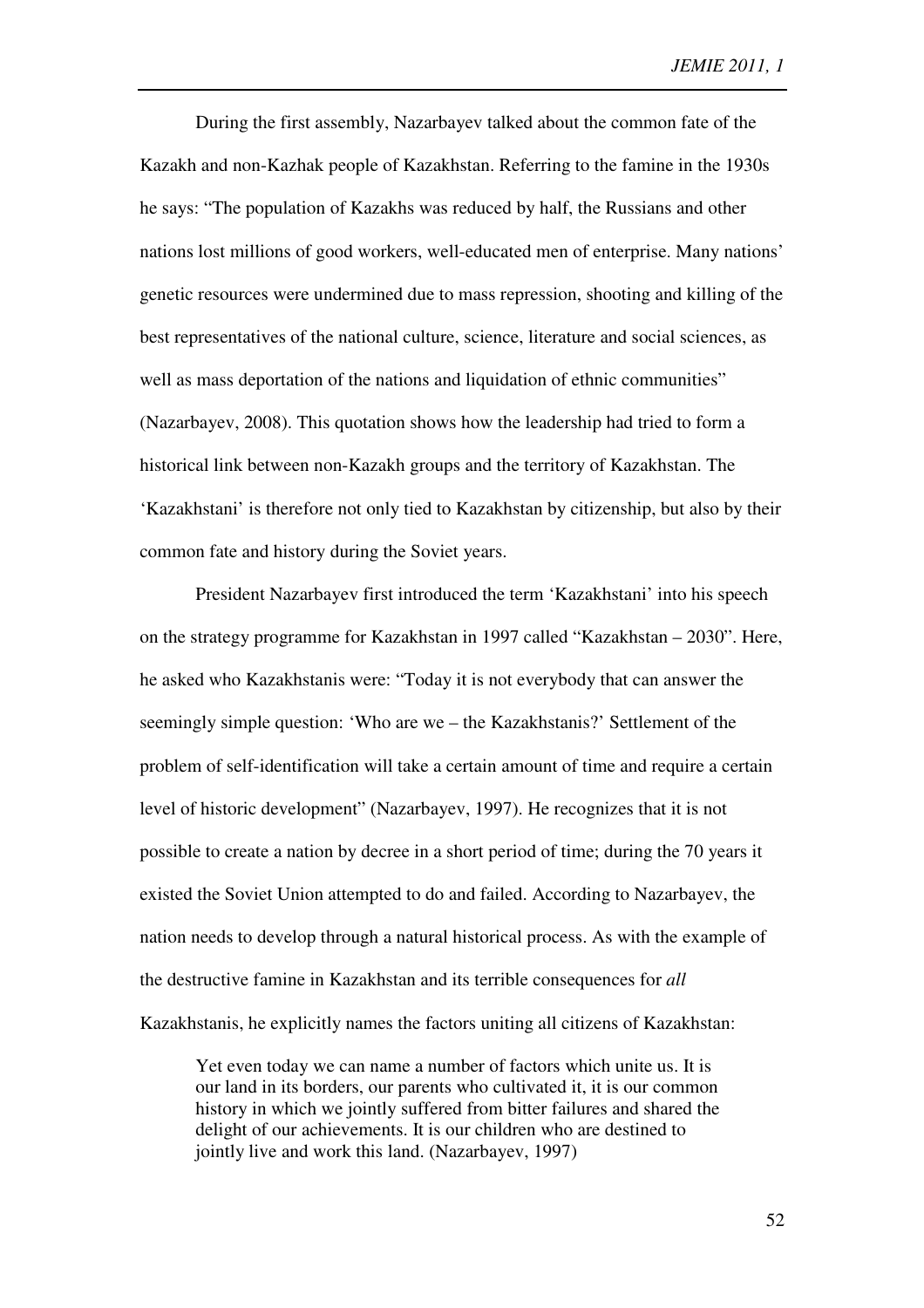Once again, he is making a connection between the Kazakhstani population as a whole and the territories of Kazakhstan, through the common fate by all Kazakhstanis during the existence of the Soviet Union. Thus the civic boundaries of the nation have been expanded to include all ethnic groups.

President Nazarbayev explicitly announced this boundary expansion with the National Unity Doctrine, which was made public in May 2010. The first principle of the doctrine is 'One land, one fate', where Nazarbayev once again emphasized the common fate and history of all ethnic groups in the country:

Thanks to the unity, solidarity and the strength of our spirits, we have achieved and protected the sovereignty of our country and its territorial integrity, security, economic development and civic harmony. All of this is the result of our common work. [...] Independence and the development of statehood which has been established on the indigenous land of the Kazakhs, is our greatest capital. (Kazakhstan's National Unity Doctrine, 2010)

The second principle of the doctrine is entitled 'Different origins – equality of chances', where the equality of all persons is highlighted once again, and ethnic affiliation is emphasized against the backdrop of common civic affiliation. The third principle, 'Development of the national spirit', considers the traditions of patriotism, competition and victory as the most important factors for the development of the national spirit (Kazakhstan's National Unity Doctrine).

Whether the state elite will follow the principles of the doctrine, and whether equality among ethnic groups is really guaranteed in practice, is another question. The more important question for this paper, and in terms of Wimmer's model, is whether people accept the boundaries that the state has attempted to draw or whether the state elite needs to enter into negotiations with ethnopolitical actors. For one, the announcement of the doctrine caused a stir among Kazakh ethnonational actors who were offended by the content of the first draft, which apparently suggested the melting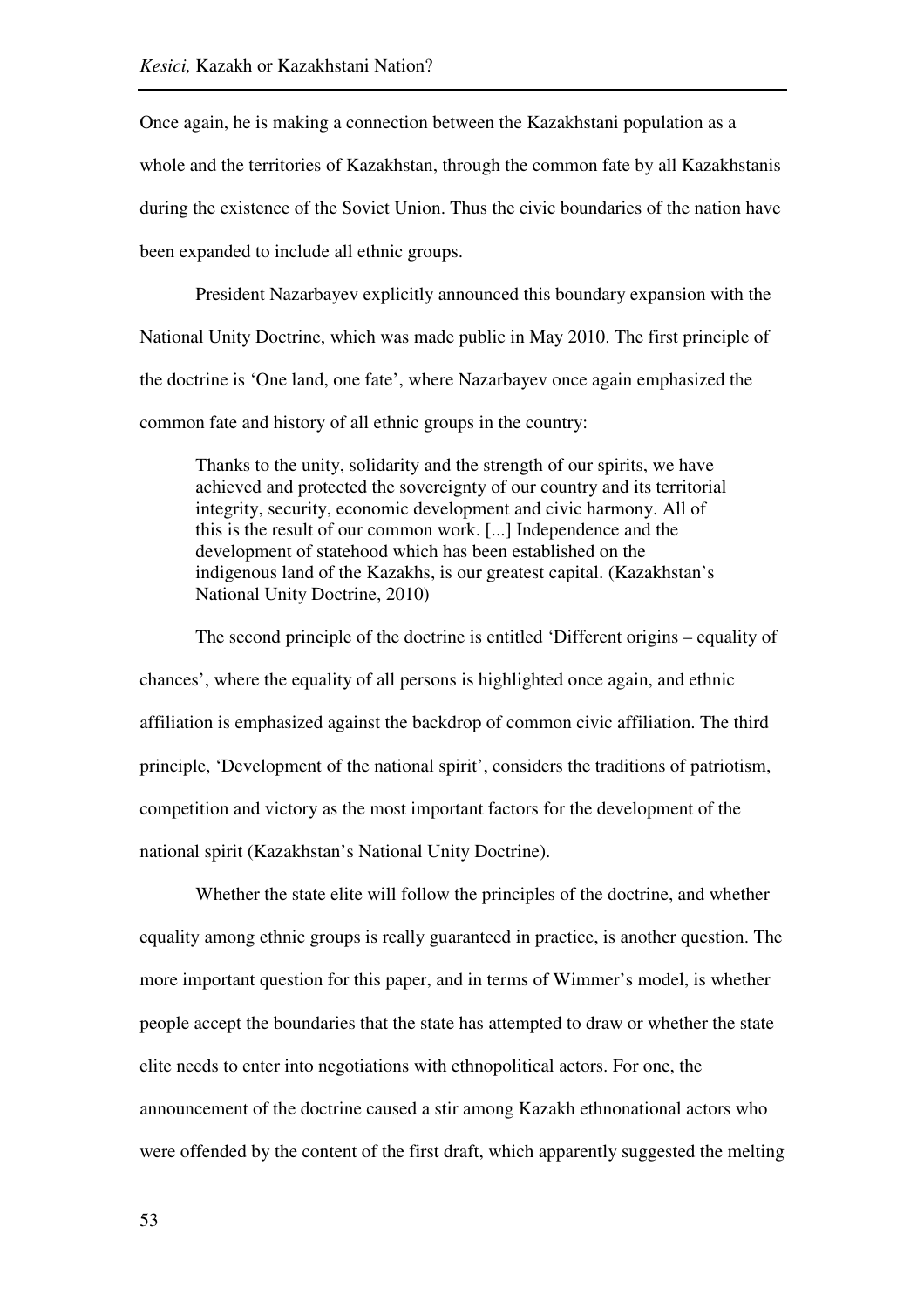of all nationalities into one, and hence a blurring of the boundaries between the Kazakh and the Kazakhstani nation. Kazakh ethnonational actors—among them Mukhtar Shakhanov, today the leader of the movement Memlekettik Til (State Language)—objected to the proposed doctrine, interpreting it as an attack on ethnic Kazakh identity, language and culture. Furthermore, the groups threatened to go on hunger strike if the proposal was adopted; as a result a new doctrine, which took into consideration the demands of the Kazakh ethnonational groups, was introduced in May 2010 (Lillis, 2010).

The only homogenizing factor proposed by the state elite which satisfied Kazakh ethnonational actors was knowledge of the state language, Kazakh. The doctrine says that knowledge of Kazakh, the state language, is to be pursued and that every good citizen should be aware of this (Kazakhstan's National Unity Doctrine).

## **Conclusion**

When taking Wimmer's Multilevel Process Theory into account, it becomes evident that Kazakhstan's leadership sees itself as forced not only to legitimize Kazakhstan as a nation state and as the homeland of ethnic Kazakhs, but also to expand its national boundaries to include all other ethnic groups and nationalities within a civic Kazakhstani nation. However this civic notion of nation, which the state elite is trying to institutionalize, exists in parallel to the ethnic Kazakh nation, which legitimizes the existence of Kazakhstan as a nation state. Looking back over the origins and characteristics of the ethnic Kazakh boundary-making process, it is clear that the state elite is pursuing a dual strategy because it is difficult to expand the boundaries of an ethnic group founded on genealogical ties. Furthermore the foundations of the ethnic Kazakh nation, which with the existence of the Kazakh Khanate and more recently the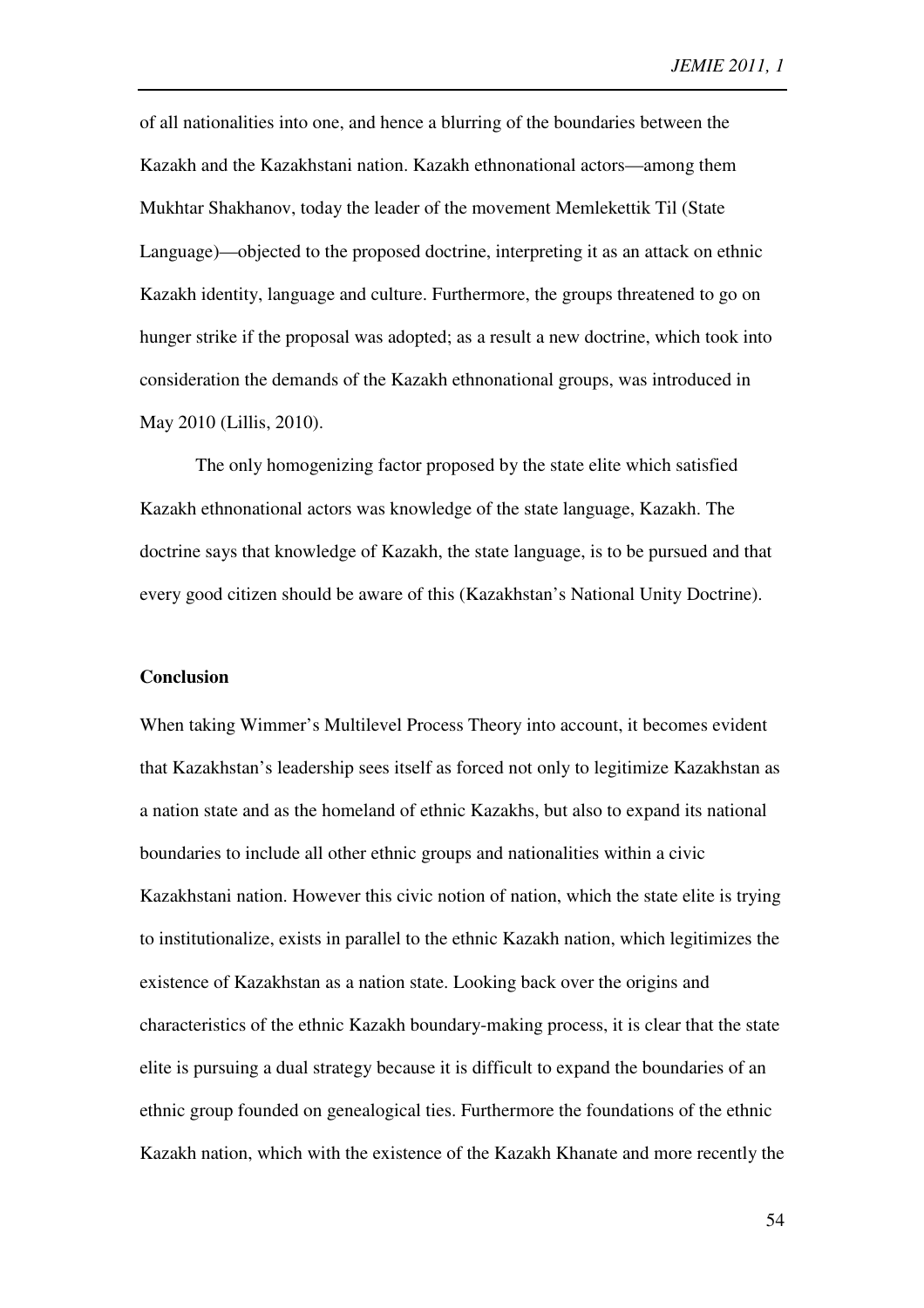Alash Orda, was established through claims of territory and statehood, cannot be

undone; the Kazakh nation, rooted in the tradition of the hordes system, cannot be

swept aside. This is the reason for the dilemma between a civic Kazakhstani nation

and ethnic Kazakh nation.

### *Notes*

- 1 Rogers Brubaker discusses the fallacy of the assumption of ethnic groups as social realities and the dangers of reifying ethnic groups (see Brubaker, 2004).
- 2 However, members of the aristocracy and descendants of prophets were exempt from the hordes system, and constituted separate groups—the *aq suieq* (literally, 'white bones') and the *hojjas* (see Olcott, 1995: 14; Crowe, 1998: 398).
- 3 It should be noted that there is disagreement among scholars as to the nature of the uprisings. Moscow condemned them as anti-socialist and ethnonationalist. However, some scholars argue that the population was simply dissatisfied with the choice of Kolbin, as supposedly he had no substantial knowledge of Kazakhstan. Mukhtar Shakhanov, head of the commission established to clarify the December 1986 events, declared at the end of the 1980s that the riots were not nationalist, but the first attempt to enforce the rights of free expression of political and civil positions which were guaranteed by the constitution since Perestroika (Eschment, 1998: 19).
- 4 "*Biz, Qazaqstan khalqy, dunyezhuzilik koghamdastyqtyng azhyramas boligi bola otyryp, Qazaq memlekettiligining bulzhymastygyn negizge ala otirip* […]" (Sapargalijew, 1994: 23). Emphasis by the author.
- 5 See Embassy of the Republic of Kazakhstan to the Federal Republic of Germany: Kazakhstan's State Symbols: The National Emblem. Available at http://www.botschaft-kasachstan.de/de/ .
- 6 Kazakhs constituted 40.1% and Russians 37.4% of the population in 1989. In the 1990s, many ethnic Russians and Germans emigrated from Kazakhstan (see Dave, 2004: 439-459; Peyrouse, 2007: 47-57).
- 7 See http://www.eng.assembly.kz/main.html .

#### *References*

- Alimbayev, M., K. Myrzaliyev, T. Moldagaliyev and Z. Daribayeva. 'National anthem of the Republic of Kazakhstan'. http://www.nationalanthems.info/kz-06.htm Retrieved 2011-05-31.
- Assembleya Naroda Kazakhstana (Assembly of People of Kazakhstan). *Doktrina Natsional'nogo Edinstva Kazakhstana* (Doctrine of Kazakhstan National Unity) Available at http://www.assembly.kz/doktrina-naczionalnogoedinstva-kazaxstana/item/902-итоговый-вариант-доктрина-национальногоединства-казахстана.html Retrieved 2011-05-31.
- Aydingün, A. 'State symbols and national identity construction in Kazakhstan'. In *The Past as a Resource in the Turkic Speaking World*, ed. I. Bellér-Hann, 139-158. Würzburg: Ergon-Verl, 2008.
- Baikhmanov, MT., LM. Vaisberg and AK Kotov. *Stanovleniya suvereniteta respubliki Kazakhstan*. Almaty: Natsional'naya Akademiya Nauk Respubliki Kazakhstan Institut Gosudarstva i Prava, 1994.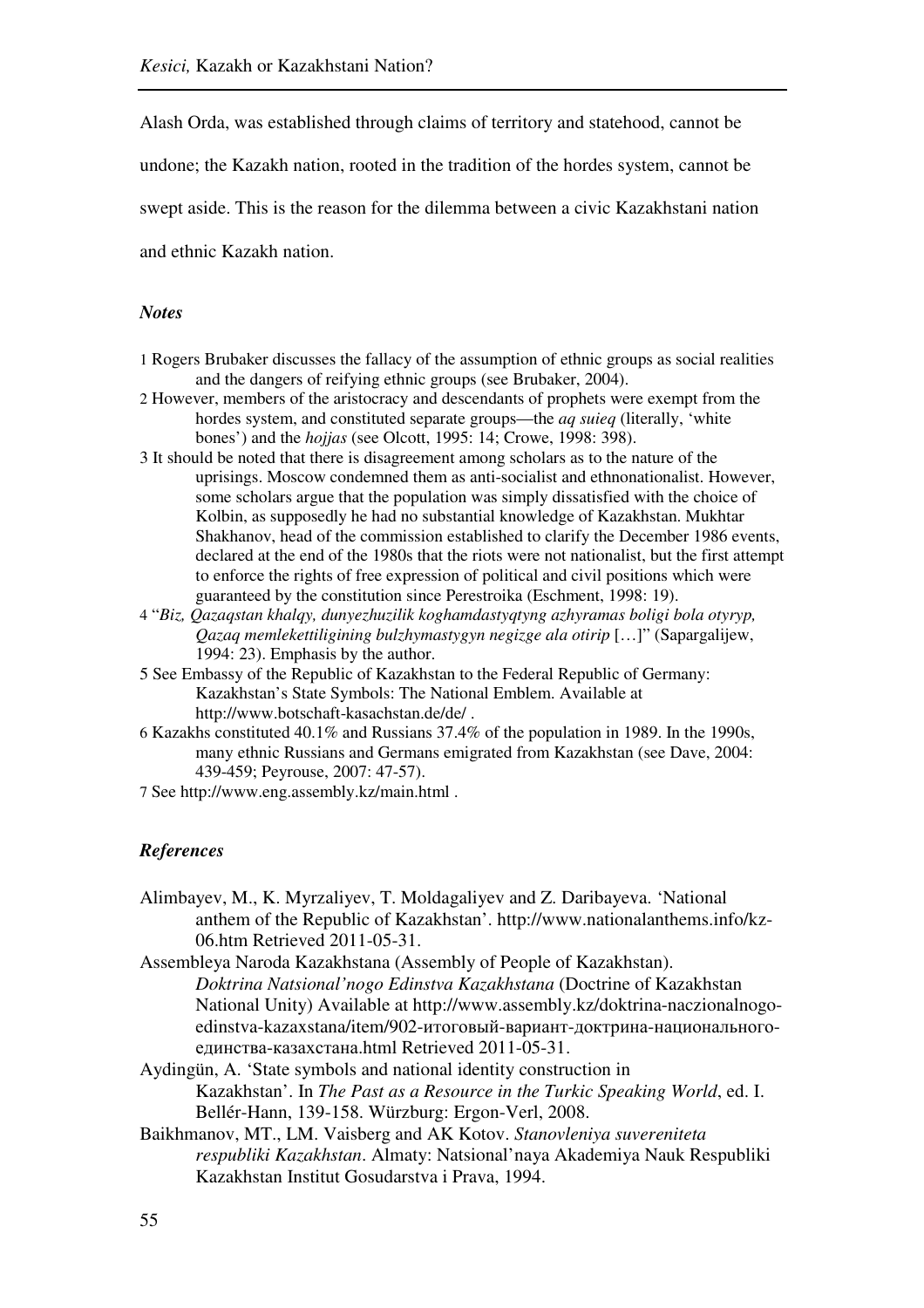- Barth, F. *Ethnic Groups and Boundaries. The Social Organization of Culture Difference.* Long Grove, Ill.: Waveland Press, 1998.
- Benner, K. *Der Vielvölkerstaat Kasachstan. Ethnische Heterogenität in friedlicher Koexistenz*. Hamburg: Lit (Osteuropa 11), 1996.
- Beyrau, D. *Petrograd, 25. Oktober 1917. Die russische Revolution und der Aufstieg des Kommunismus*. München: Deutscher Taschenbuch Verlag, 2001.
- Brubaker, R. 'Nationhood and the national question in the Soviet Union and post-Soviet Eurasia. An institutionalist account'. *Theory and Society* 23(1) (1994), 47–78.
- Brubaker, R. 'National minorities, nationalizing states, and external homelands in the new Europe. *Daedalus* 124(2) (1995), 107–132.
- Brubaker, R. *Ethnicity without Groups*. Cambridge, Mass.: Harvard Univ. Press, 2004.
- Constitution of the Republic of Kazakhstan. Adopted by the all-nation referendum 30 August 1995. Almaty: Jeti Jargy, 1995.
- Crowe, DM. 'The Kazaks and Kazakstan. The struggle for ethnic identity and nationhood. *Nationalities Papers* 26(3) (1998), 395–419.
- Dave, B. Entitlement through numbers: nationality and language categories in the first post-Soviet census of Kazakhstan'. *Nations and Nationalism* 10(4) (2004), 439–459.
- Dave, B. *Kazakhstan. Ethnicity, Language and Power.* London: Routledge, 2007.
- Davis, S. and SO. Sabol. 'The importance of being ethnic: minorities in post-Soviet states. The case of Russians in Kazakstan'. *Nationalities Papers* 26(3) (1998), 473–491.
- Diener, AC. 'National territory and the reconstruction of history in Kazakhstan'. *Eurasian Geography and Economics* 43(8) (2002), 632–635.
- Embassy of the Republic of Kazakhstan to the Federal Republic of Germany. 'Kazakhstan's state symbols: the national emblem. Available at http://www.botschaft-kasachstan.de/de/ .
- Eschment, B. *Hat Kazachstan ein "russisches Problem"? Revision eines Katastrophenbildes*. Köln: Sonderveröffentlichung des Bundesinstituts für ostwissenschaftliche und internationale Studien (BIOst), 1998.
- Eschment, B. 'Elitenrekrutierung in Kasachstan. Nationalität, Klan, Region, Generation'. *Osteuropa* 57(8-9) (2007), 175–193.
- Farrant, A. Mission impossible: the politico-geographical engineering of Soviet Central Asia's republican boundaries. *Central Asian Survey* 25(1-2) (2006), 61–74.
- Fierman, W. 'Kazakh language and its prospects for its role in Kazakh "Groupness"'. *Ab Imperio* 2 (2005), 393–423.
- Geiß, PG. *Nationenwerdung in Mittelasien.* Frankfurt am Main: Lang, 1995.
- Gumppenberg, M-C. von. *Staats- und Nationsbildung in Kazachstan.* Opladen: Leske + Budrich, 2002.
- Holm-Hansen, J. 'Political integration in Kazakstan'. In *Nation-Building and Ethnic Integration in Post-Soviet Societies. An Investigation of Latvia and Kazakhstan,* ed. P. Kolstø, 153–226*.* Boulder, CO.: Westview Press, 1999.
- Kaiser, RJ. *The Geography of Nationalism in Russia and the USSR.* Princeton: Princeton Univ. Press, 1994.
- Kendirbaeva, G. '"We are children of Alash". The Kazakh intelligentsia at the beginning of the 20th century in search of national identity and prospects of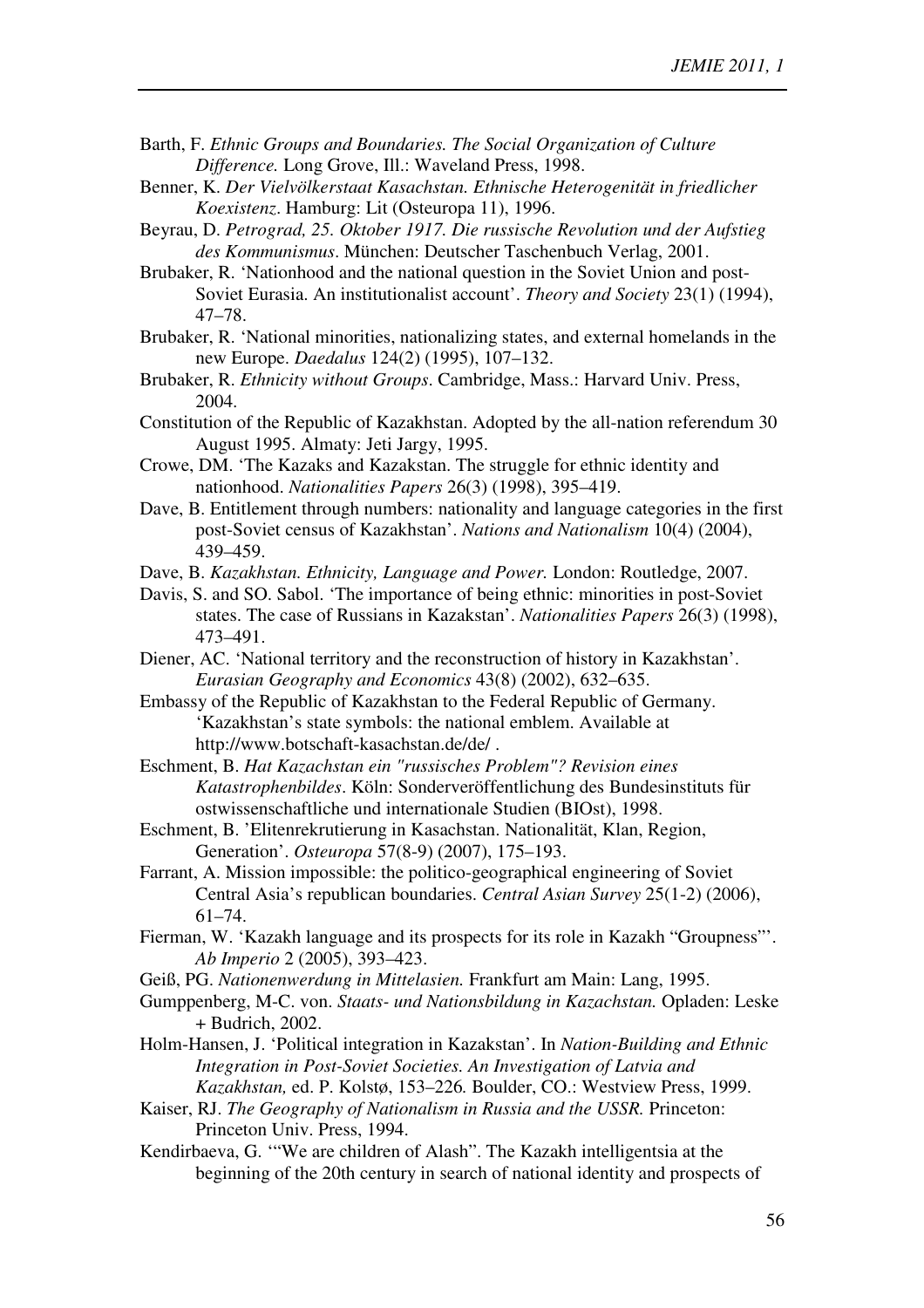the cultural survival of the Kazakh people'. *Central Asian Survey* 18(1) (1999), 5–36.

- Lillis, J. 'Astana follows thorny path toward national unity. *EurasiaNet.org*, 29 April 2010. Available at http://www.eurasianet.org/node/60952 .
- Nazarbayev, N. Order On the Conception of the Formation of State Identity of the Republic of Kazakhstan', 23 May1996. Available at http://www.osi.hu/fmp/laws/ Retrieved 2011-05-31.
- Nazarbayev, N. *Kazakhstan 2030.* 'Prosperity, security and ever growing welfare of all the Kazakhstanis'. [10 October] 1997. Available at http://akorda.kz/en/kazakhstan/kazakhstan2030/strategy\_2030 Retrieved 2011-03-31.
- Nazarbayev, N. 'For peace and accord in our common home'. Speech of NA. Nazarbayev, the President of the Republic of Kazakhstan at the first session of the Assembly of Nations of Kazakhstan. Almaty, 24 March 1995. In *The Policy of Peace and Consent,* ed. N. Nasarbajew*.* Astana: Elorda, 1995.
- Nazhimedenov, Zh., and N. Nazarbayev. National anthem of the Republic of Kazakhstan, 2006. Available at http://www.nationalanthems.info/kz.htm .
- Olcott, MB. *The Kazakhs.* Stanford, Calif.: Hoover Institution Press, 1995.
- Olcott, MB. *Kazakhstan. Unfulfilled Promise?* Washington, DC: Carnegie Endowment for International Peace (2nd edn.), 2010.
- Otarbaeva, B. 'A brief history of the Kazak people'. *Nationalities Papers* 26(3) (1998), 421–432.
- Peter, R. *Zwischen Konflikt und Kalkül. Die "nationale Frage" in Kasachstan*, 1999. Available at http://www.uni-mannheim.de/fkks/fkks20.pdf .
- Peyrouse, S. 'Les flux migratoires des Russes entre Asie centrale et Russie'. *Espaces, populations, sociétés* 1 (2007), 47–57.
- *Qazaqstan Respublikasy Statistika Agentigi* (Agency of Statistics of Kazakhstan). 2009 *khalyq sanaghy* (2009 population census), 2010. Available at http://www.kaz.stat.kz .
- Sapargalijew, G. *Qazaqstan memleketi men chuqygynyng negizderi.* Almaty: Atamura, 1994.
- Schatz, EAD. 'Framing strategies and non-conflict in multi-ethnic Kazakhstan'. *Nationalism and Ethnic Politics* 6(2) (2000), 71–94.
- Simon, G. *Nationalismus und Nationalitätenpolitik in der Sowjetunion. Von der totalitären Diktatur zur nachstalinschen Gesellschaft.* Baden-Baden: Nomos, 1986.
- Smith, AD. 'Ethnicity and nationalism'. In *The SAGE Handbook of Nations and Nationalism,* eds. G. Delanty and K. Krishan, 169–181*.* London: Sage, 2006.
- Smith, G., V. Law, A.Wilson, A. Bohr, and E. Allworth. *Nation-Building in the Post-Soviet Borderlands. The Politics of National Identities*. Cambridge: Cambridge Univesity Press, 1998.
- Stalin, IW. '*Marxismus und die nationale Frage*'. In *Werke. 1907-1913,* ed. IW. Stalin. Berlin: Dietz, 1950.
- Weber, M. *Wirtschaft und Gesellschaft. Grundriss der Sozialökonomik.* III. Abteilung. Tübingen: Verl. v. J.C.B. Mohr, 1925.
- Weber, M. *Der Nationalstaat und die Volkswirtschaftspolitik.* München, Ravensburg: Grinverlag, 1895.